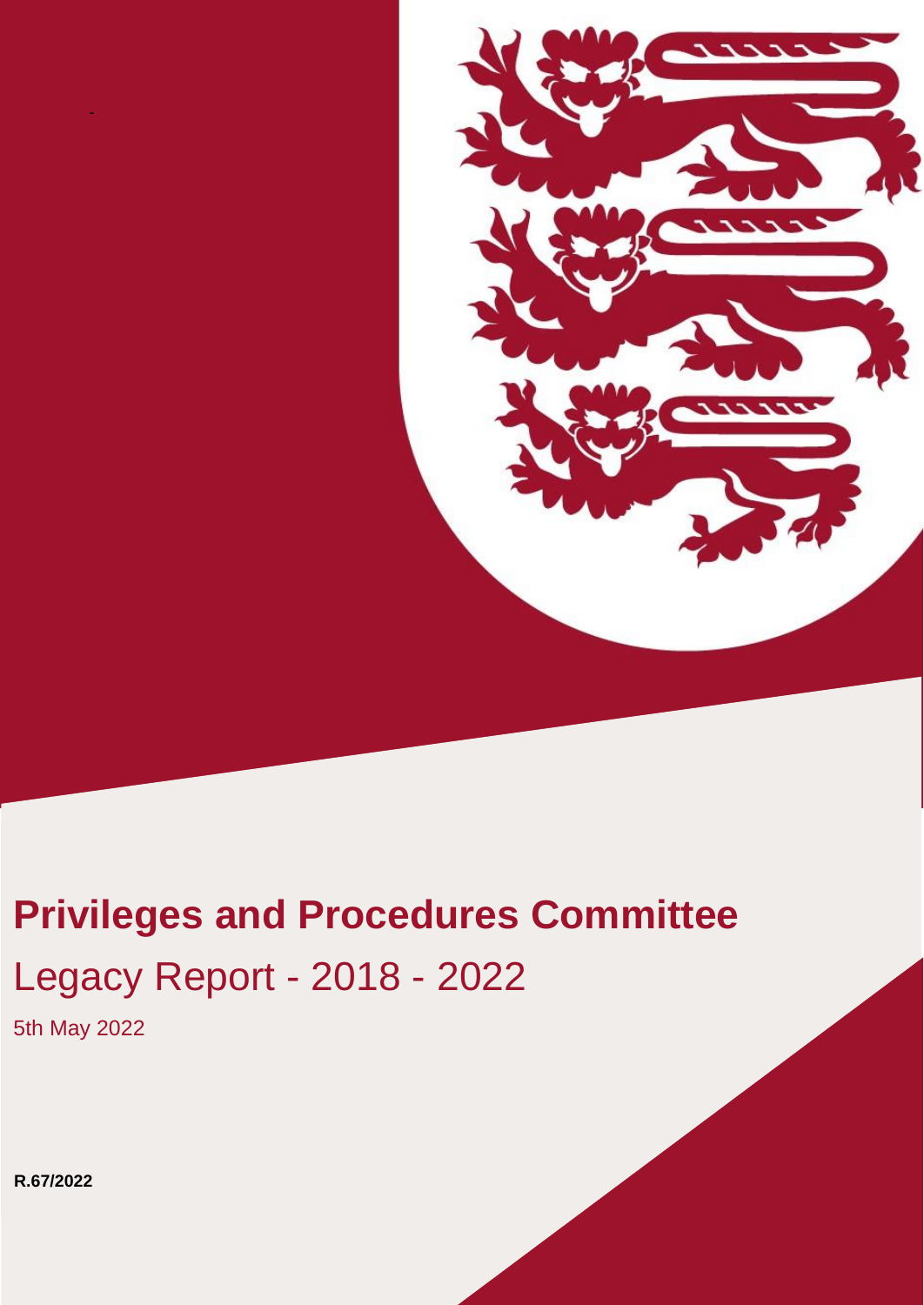# **Contents**

| <b>INTRODUCTION</b>                  | 3                |
|--------------------------------------|------------------|
|                                      |                  |
| <b>WORK UNDERTAKEN</b>               | 5                |
|                                      |                  |
| <b>REPORTS</b>                       | 5                |
| <b>COMMENTS PAPERS</b>               | $\overline{7}$   |
| <b>AMENDMENTS</b>                    | $\boldsymbol{9}$ |
| <b>PROPOSITIONS</b>                  | 9                |
| <b>OTHER METHODS OF WORKING</b>      | 12               |
| <b>SUB-COMMITTEES</b>                | 12               |
| <b>SUGGESTIONS FOR FUTURE WORK</b>   | 15               |
| <b>STATES MEMBERS' REMUNERATION</b>  | 15               |
| <b>POLITICAL PARTIES</b>             | 15               |
| <b>CHILDREN AND YOUNG PEOPLE LAW</b> | 16               |
| <b>COMMISSIONER FOR STANDARDS</b>    | 16               |
| <b>STANDING ORDERS</b>               | 17               |
| <b>OTHER MATTERS</b>                 | 18               |
| <b>APPENDIX 1</b>                    | 20               |
| <b>CURRENT COMMITTEE MEMBERSHIP</b>  | 20               |
| <b>PREVIOUS COMMITTEE MEMBERSHIP</b> | 21               |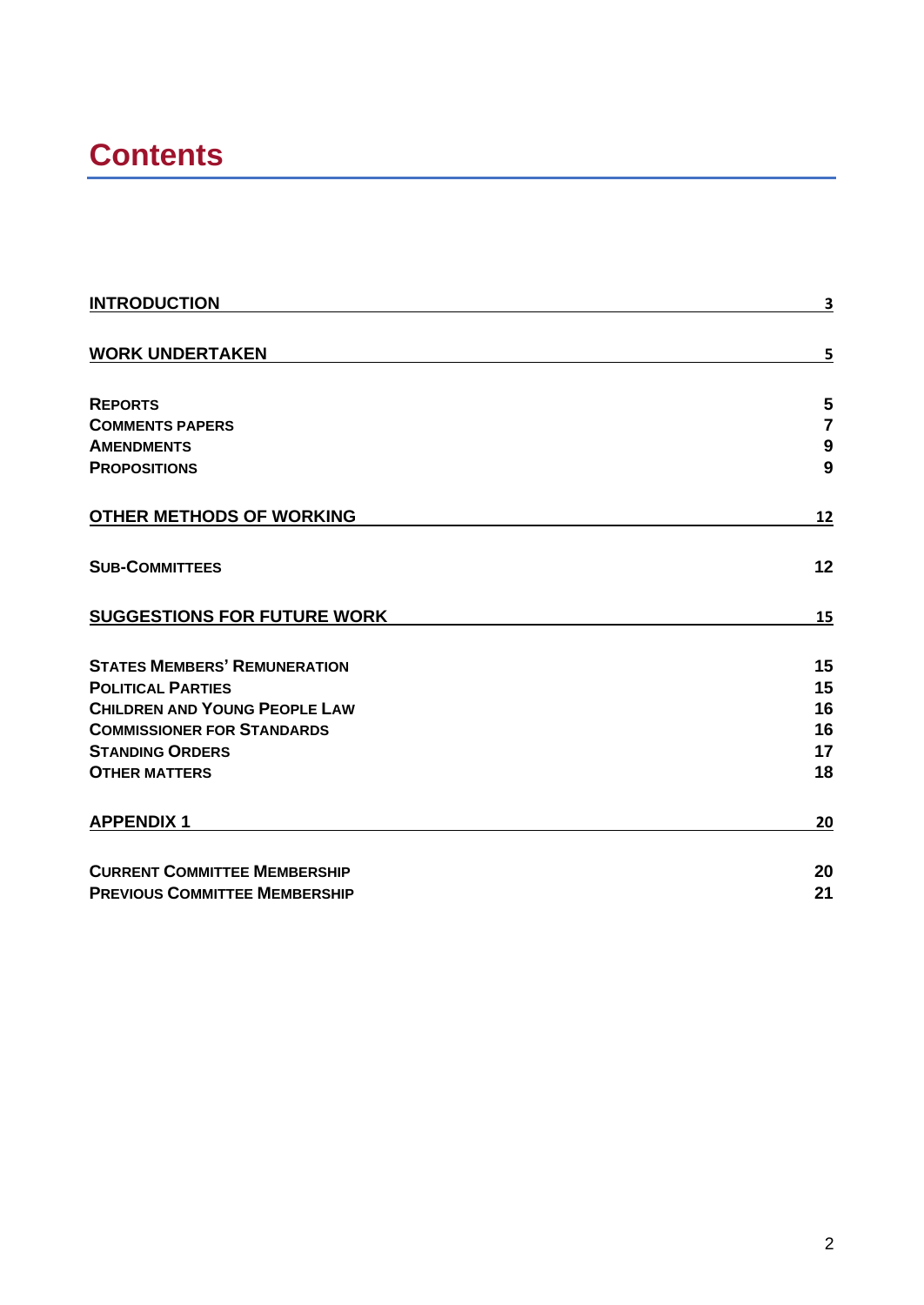## <span id="page-2-0"></span>**Introduction**

The Privileges and Procedures Committee (PPC) is responsible for the procedures of the States Assembly, for members' facilities and the code of conduct for members. The Committee consists of the Chair and three elected members who are not Ministers or Assistant Ministers, two elected members who are Ministers or Assistant Ministers and one elected member who is a member of the Scrutiny Liaison Committee.

#### **PPC Remit**

As prescribed by Standing orders, the remit of PPC is:

- a) to keep under review the composition, the practices and the procedures of the States as Jersey's legislature and bring forward for approval by the States amendments to the Law and standing orders as considered appropriate;
- b) to keep under review the rules for enfranchisement and for the conduct of elections and to bring forward for approval by the States amendments to the Public Elections (Jersey) Law 2002 as considered appropriate;
- c) to be responsible, in accordance with Article 24B of the Public Finances Law, for the preparation of the estimates of income and expenditure for the States and their services, and to ensure that the budget of the States is utilised in the most effective and cost-effective manner possible;
- d) to be responsible for the provision of accommodation, services and facilities for members of the States and to bring forward for approval, as appropriate, recommendations for improvements and changes to these facilities;
- e) to liaise as necessary with any person or body directed by the States to review the remuneration and expenses of elected members on all matters relating to such remuneration and expenses, and to bring forward for approval, as necessary, proposals relating to the terms of reference of any such person or body or to the arrangements relating to the remuneration of elected members;
- f) to take the necessary steps for the enforcement of the code of conduct for members of the States and in this context to promote high standards amongst members of the States and to champion and defend the privileges of members of the States;
- g) to be responsible for the provision of information to the public about the work of the States and the work of the Council of Ministers, the scrutiny panels, and the PAC, and to keep these public information services under review;
- h) to keep under review the procedures and enactments relating to public access to official information and the procedures relating to access to information for elected members;
- i) to produce, in consultation with the Bailiff, the chairmen's committee and the Greffier, an annual report on the work of the States and of committees and panels established by standing orders and present the report to the States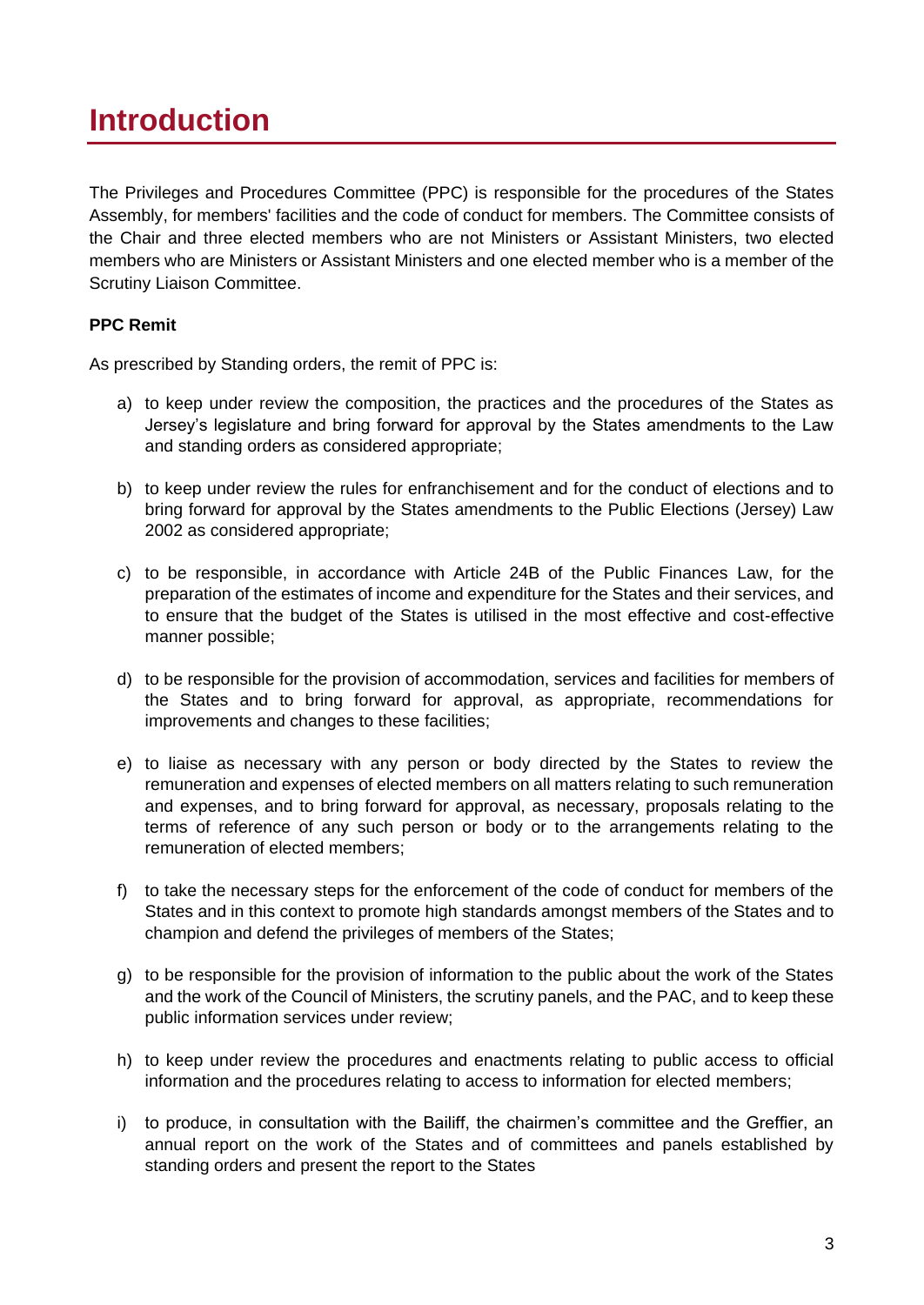As this Assembly term ends, the Committee has considered the work undertaken this term and has produced this forward-looking legacy report with the aim of informing the future work programme of the next PPC. In addition, it is hoped that this report will serve as a useful reference point for other members and the wider public in setting out the Committee's reflections of the last term and highlighting matters that we hope will be subject of further prioritisation and development in the future.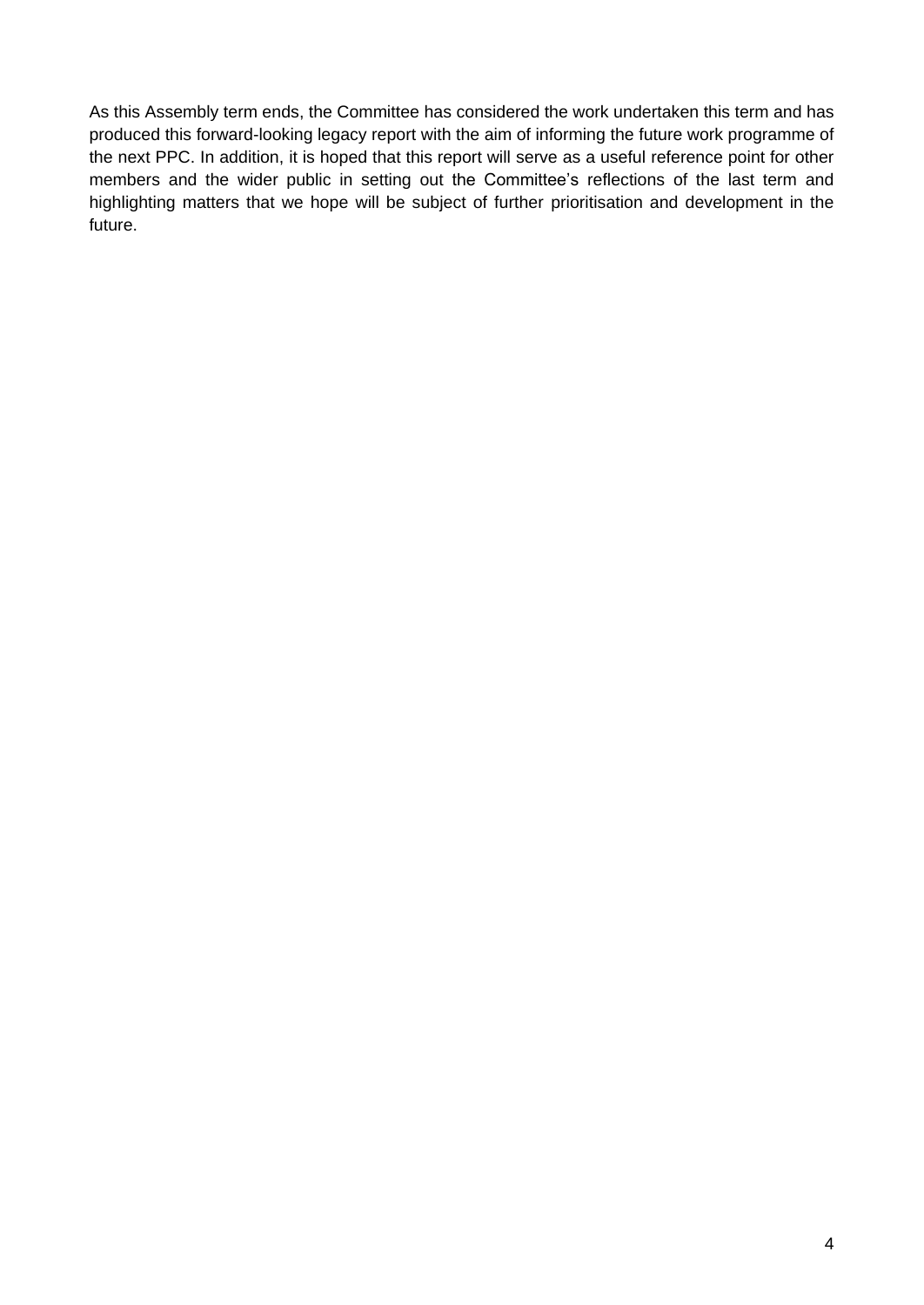# <span id="page-4-0"></span>**Work undertaken**

The following publications were presented to the Assembly by the Committee during this term of office<sup>1</sup>:

### <span id="page-4-1"></span>**Reports**

| <b>Title</b>                                                                                                      | <b>Reference Number</b> | <b>Publication Date</b> |
|-------------------------------------------------------------------------------------------------------------------|-------------------------|-------------------------|
|                                                                                                                   | 2018                    |                         |
| Meetings of the States in 2019                                                                                    | R.100/2018              | 27th July 2018          |
| <b>States Assembly Annual Report 2017</b>                                                                         | R.137/2018              | 18th October 2018       |
| Commissioner for Standards: Annual Report<br>2017-2018                                                            | R.139/2018              | 22nd October 2018       |
|                                                                                                                   | 2019                    |                         |
| Referendum<br>Commission<br>Report:<br>Referendums in Jersey                                                      | R.49/2019               | 30th April 2019         |
| States Greffe Business Plan 2019                                                                                  | R.51/2019               | 7th May 2019            |
| Meetings of the States in 2020                                                                                    | R.82/2019               | 27th June 2019          |
| States Members' Remuneration Review<br>Body: recommendations for remuneration<br>beyond the 2022 General Election | R.89/2019               | 22nd July 2019          |
| States Assembly Gender Audit: Diversity<br>Forum Report                                                           | R.96/2019               | 29th July 2019          |
| States of Jersey Complaints Panel: renewal<br>of membership                                                       | R.102/2019              | 9th August 2019         |
| States of Jersey Complaints Panel: report for<br>2018                                                             | R.114/2019              | 5th September 2019      |
| <b>States Assembly Annual Report 2018</b>                                                                         | R.119/2019              | 13th September 2019     |
| Commissioner for Standards: Annual Report<br>2018-2019                                                            | R.128/2019              | 9th October 2019        |
| 2020                                                                                                              |                         |                         |
| Election expenditure and political donations                                                                      | R.14/2020               | 25th February 2020      |

<sup>&</sup>lt;sup>1</sup> This list does not include withdrawn amendments or propositions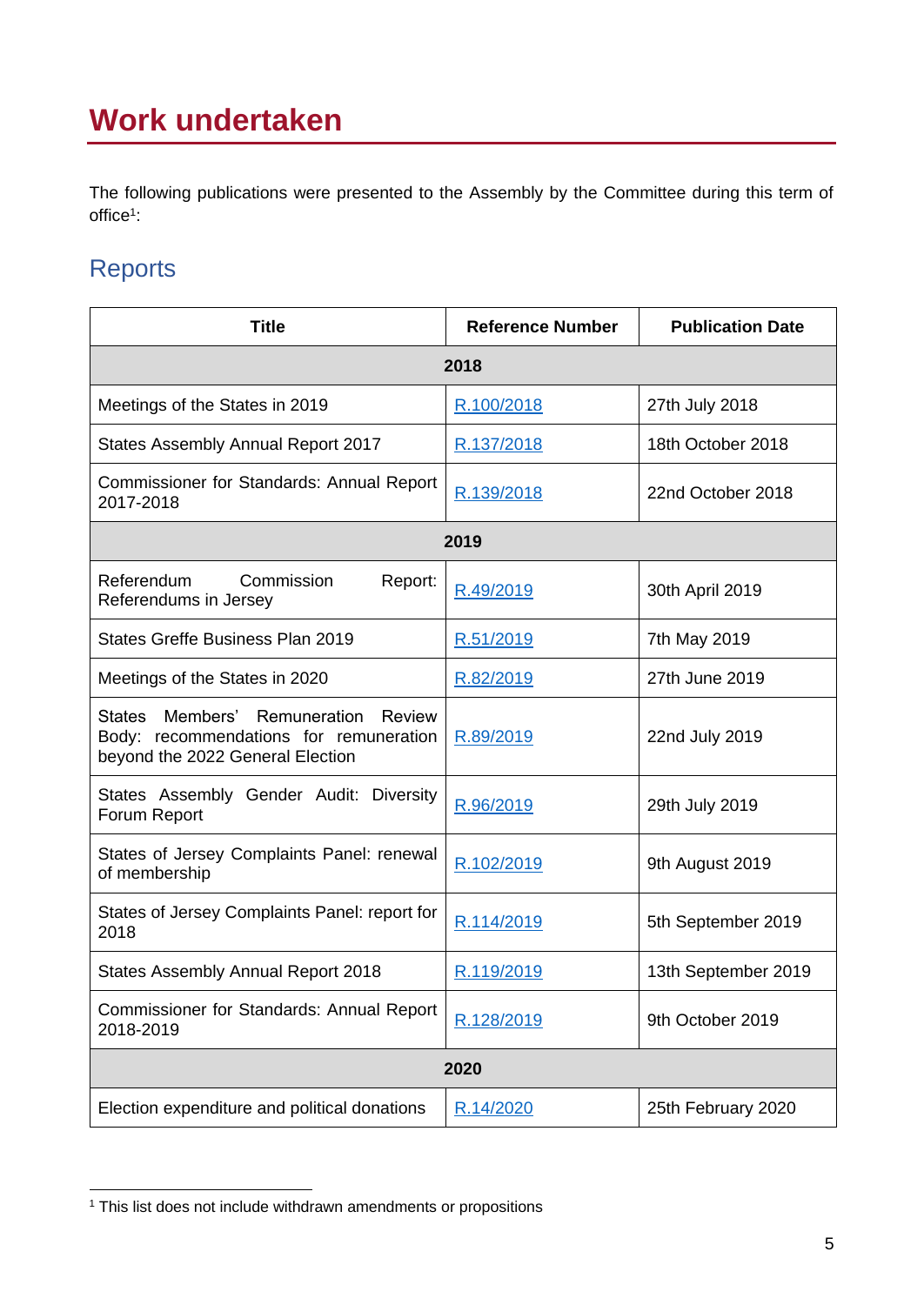| States Greffe and Legislative Drafting Office:<br><b>Business Plan 2020</b>                                                 | R.42/2020  | 22nd April 2020     |
|-----------------------------------------------------------------------------------------------------------------------------|------------|---------------------|
| Re-appointment of the Chair of the States of<br><b>Jersey Complaints Panel</b>                                              | R.78/2020  | 24th July 2020      |
| (Jersey)<br>$202 -$<br>Draft<br>Legislation<br>Law<br>Consultation                                                          | R.85/2020  | 19th August 2020    |
| Jersey Complaints<br>Panel:<br><b>States</b><br>of<br>appointment of members                                                | R.97/2020  | 16th September 2020 |
| Meetings of the States in 2021                                                                                              | R.102/2020 | 30th September 2020 |
| States Assembly Annual Report 2019                                                                                          | R.106/2020 | 1st October 2020    |
| Independent Review of Jersey Members'<br><b>Remuneration Process</b>                                                        | R.121/2020 | 27th October 2020   |
| Commissioner for Standards: Annual Report<br>2019-2020                                                                      | R.123/2020 | 2nd November 2020   |
| States of Jersey Complaints Panel: report for<br>2019                                                                       | R.129/2020 | 11th November 2020  |
|                                                                                                                             | 2021       |                     |
| Time Limits on Speeches in Debates:<br>Guidance on the Exercise of Discretion                                               | R.3/2021   | 8th January 2021    |
| Policy Guidance in Respect of the Lodging<br>and Presentation Processes                                                     | R.2/2021   | 8th January 2021    |
| States Greffe and Legislative Drafting Office<br><b>Business Plan 2021</b>                                                  | R.30/2021  | 4th March 2021      |
| States Assembly Annual Report 2020                                                                                          | R.121/2021 | 16th July 2021      |
| Commissioner for Standards Annual Report<br>2020-2021                                                                       | R.140/2021 | 6th September 2021  |
| Meetings of the States in 2022                                                                                              | R.153/2021 | 24th October 2021   |
| <b>Automatic Electoral Registration Project</b>                                                                             | R.164/2021 | 22nd October 2021   |
| Research project: How might the Standing<br>Orders of the States of Jersey respond to the<br>formation of political parties | R.165/2021 | 25th October 2021   |
| States of Jersey Complaints Panel: report for<br>2020                                                                       | R.166/2021 | 28th October 2021   |
| 2022                                                                                                                        |            |                     |
| Policy Guidance in respect of Standing Order<br>53(2): parental responsibilities                                            | R.3/2022   | 11th January 2022   |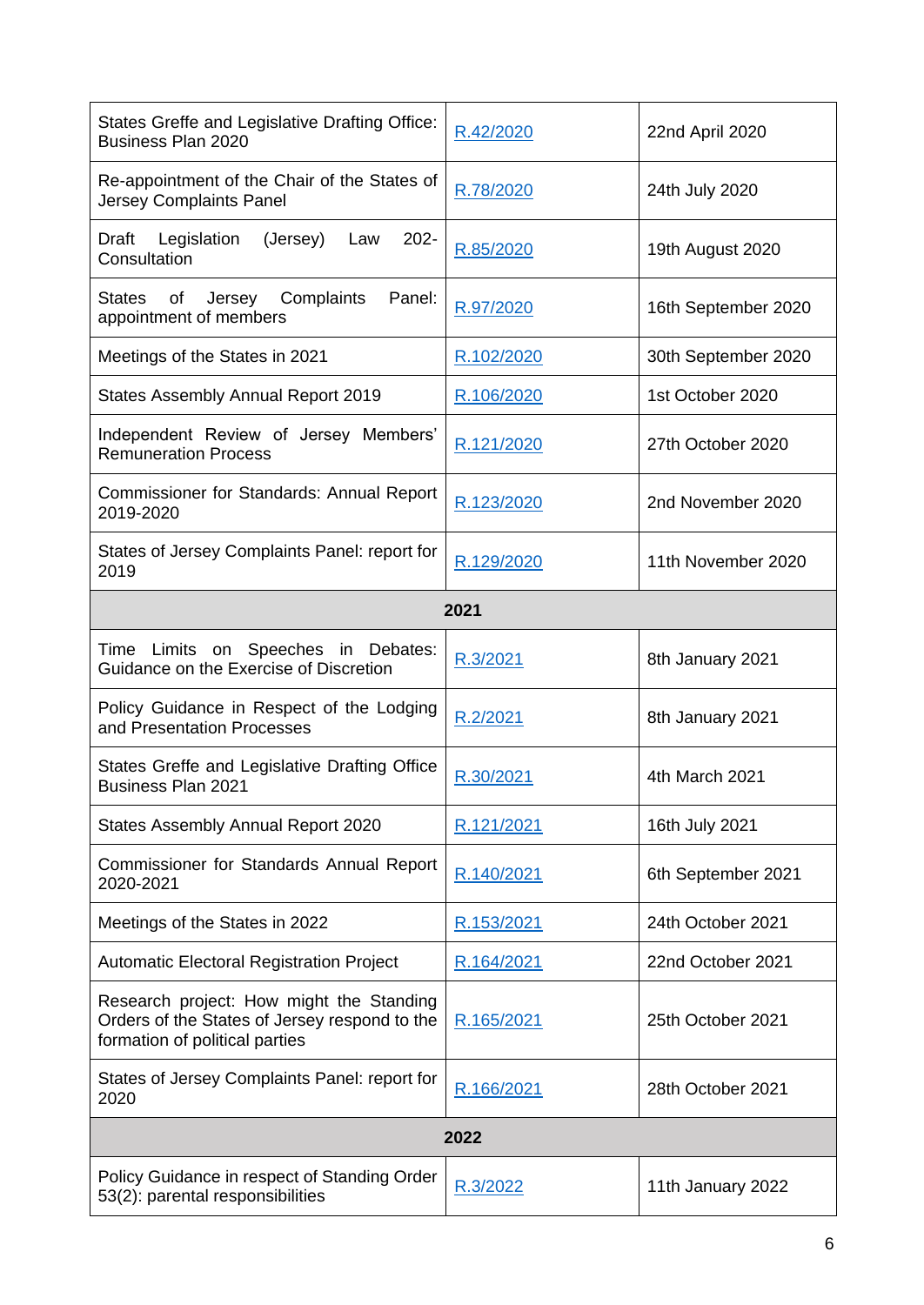| Jersey Electoral Authority: Appointment of<br><b>Chair and Members</b>       | R.7/2022  | 17th January 2022  |
|------------------------------------------------------------------------------|-----------|--------------------|
| Democratic Accountability and Governance<br>Sub-Committee                    | R.23/2022 | 18th February 2022 |
| Diversity of public sector appointments -<br>Research by the Diversity Forum | R.25/2022 | 4th March 2022     |
| States Greffe and Legislative Drafting Office:<br><b>Business Plan 2022</b>  | R.27/2022 | 10th March 2022    |
| <b>States Assembly Annual Report 2021</b>                                    | R.50/2022 | 14th April 2022    |

In addition to the reports listed above, the Committee presented a number of findings report by the States of Jersey Complaints Board and investigation reports by the Commissioner for Standards.

### <span id="page-6-0"></span>Comments papers

| <b>Title</b>                                                                                                                                                                            | <b>Reference Number</b> | <b>Publication Date</b> |
|-----------------------------------------------------------------------------------------------------------------------------------------------------------------------------------------|-------------------------|-------------------------|
|                                                                                                                                                                                         | 2018                    |                         |
| Public impact of Propositions: proposed<br>amendment to Standing Orders (P.96/2018)<br>- comments                                                                                       | P.96/2018 (Com)         | 23rd August 2018        |
| Draft Sea Fisheries (Minimum Size Limits)<br>(Amendment No. 6) (Jersey) Regulations<br>201- (P.93/2018) and Draft Sea Fisheries<br>(Les Ecréhous) (Jersey) Regulations 201-<br>comments | P.94/2018 (Com)         | 31st August 2018        |
| 2019                                                                                                                                                                                    |                         |                         |
| Jèrriais: promotion by the Public Sector<br>(P.143/2018) - amendment (P.143/2018)<br>Amd.) - comments                                                                                   | P.143/2018 Amd.Com      | 8th February 2019       |
| <b>Public Elections (Expenditure and Donations)</b><br>(Jersey) Law 2014: proposed amendments<br>(P.6/2019) - comments                                                                  | P.6/2019 (Com)          | 21st February 2019      |
| <b>Public Elections (Expenditure and Donations)</b><br>(Jersey) Law 2014: proposed review<br>(P.7/2019) - comments                                                                      | P.7/2019 (Com)          | 21st February 2019      |
| Establishment of an elected<br>Speaker<br>(P.47/2019) - comments                                                                                                                        | P.47/2019 (Com)         | 2nd July 2019           |
| 2020                                                                                                                                                                                    |                         |                         |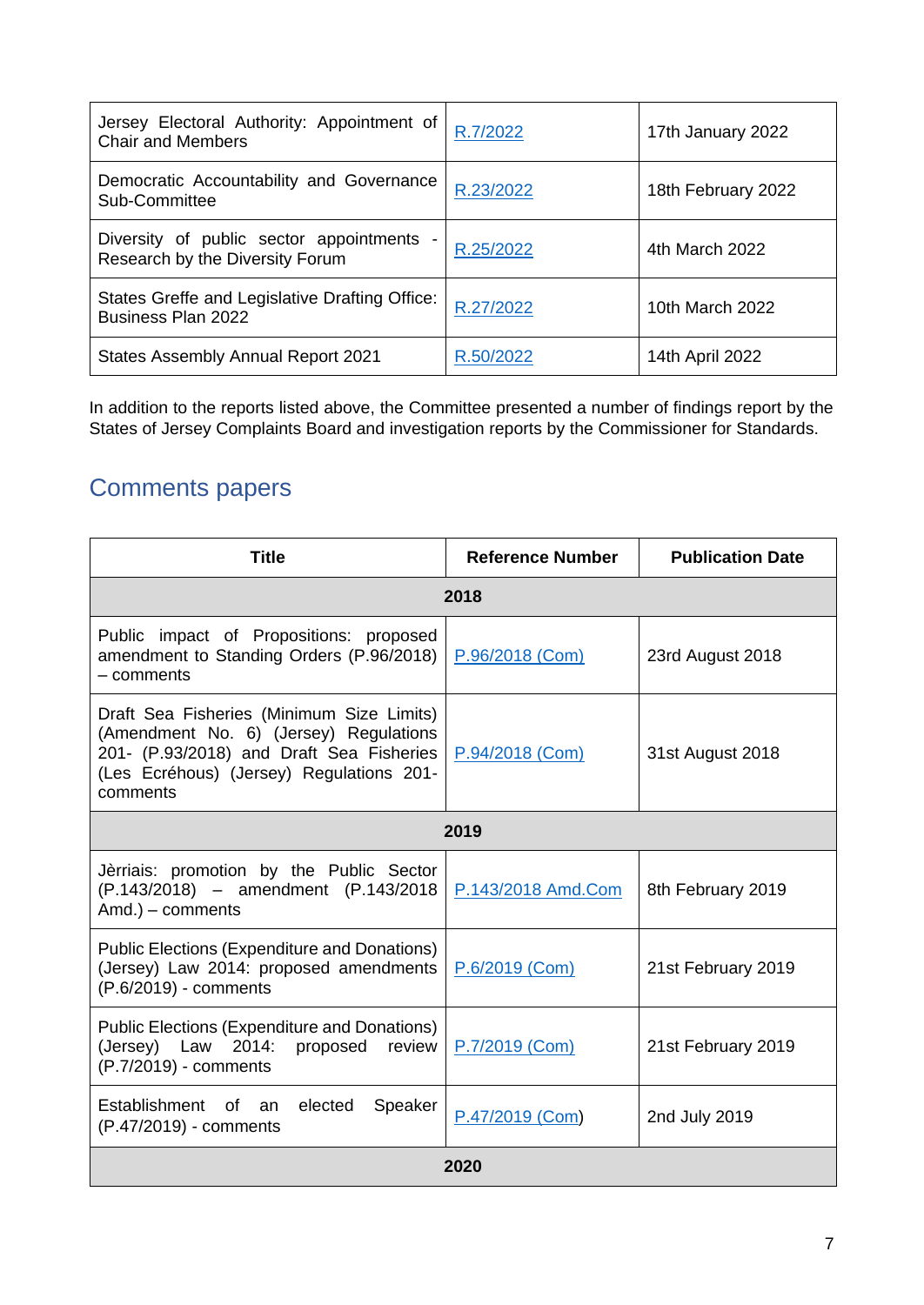| Diversity Working Group (P.118/2019) -<br>comments                                                                      | P.118/2019 (Com)       | 6th January 2020    |  |
|-------------------------------------------------------------------------------------------------------------------------|------------------------|---------------------|--|
| Ministerial Government: Review (P.98/2020)<br>$-$ comments                                                              | P.98/2020 (Com)        | 17th September 2020 |  |
| Composition and Election of the States:<br>proposed changes (P.139/2020) - comments                                     | $P.139-2020$ Com $(2)$ | 27th November 2020  |  |
| Draft Amendment (No. 49) of the Standing<br>Orders of the States of Jersey (P.143/2020) -<br>comments                   | P.143-2020 Com         | 4th November 2020   |  |
|                                                                                                                         | 2021                   |                     |  |
| Migration Control Policy (P.137/2020) Third<br>Amendment - comments                                                     | P.137/2020 (Com)       | 25th February 2021  |  |
| Amendment of the Standing Orders of the<br>States of Jersey to Provide for Political<br>Parties (P.166/2020) - comments | P.166/2020 (Com)       | 19th January 2021   |  |
| 'Life in Jersey' Test and Eligibility for Election<br>(P.2/2021) - comments                                             | P.2/2021 (Com)         | 3rd February 2021   |  |
| Draft Constitution of the States and Public<br>Elections (Jersey) Law 202- Amendments -<br>comments                     | P.17/2021 (Com)        | 16th April 2021     |  |
| Draft Eligibility for Election (Amendment of<br>Laws) (Jersey) Law 202 - comments                                       | P.22/2021 (Com)        | 9th April 2021      |  |
| Draft Elections (Miscellaneous Amendments)<br>(Jersey) Law 202 – comments                                               | P.56/2021 (Com)        | 14th July 2021      |  |
| 2022                                                                                                                    |                        |                     |  |
| Draft Children and Young People (Jersey)<br>Law 202 - comments                                                          | P.107/2021 (Com)       | 25th January 2022   |  |
| Amendment to Standing Orders - inclusion of<br>Island Identity statement - comments                                     | P.17/2022 (Com)        | 2nd March 2022      |  |
| States Meetings - Remote participation and<br>Proxy voting - comments                                                   | P.63/2022 (Com)        | 14th April 2022     |  |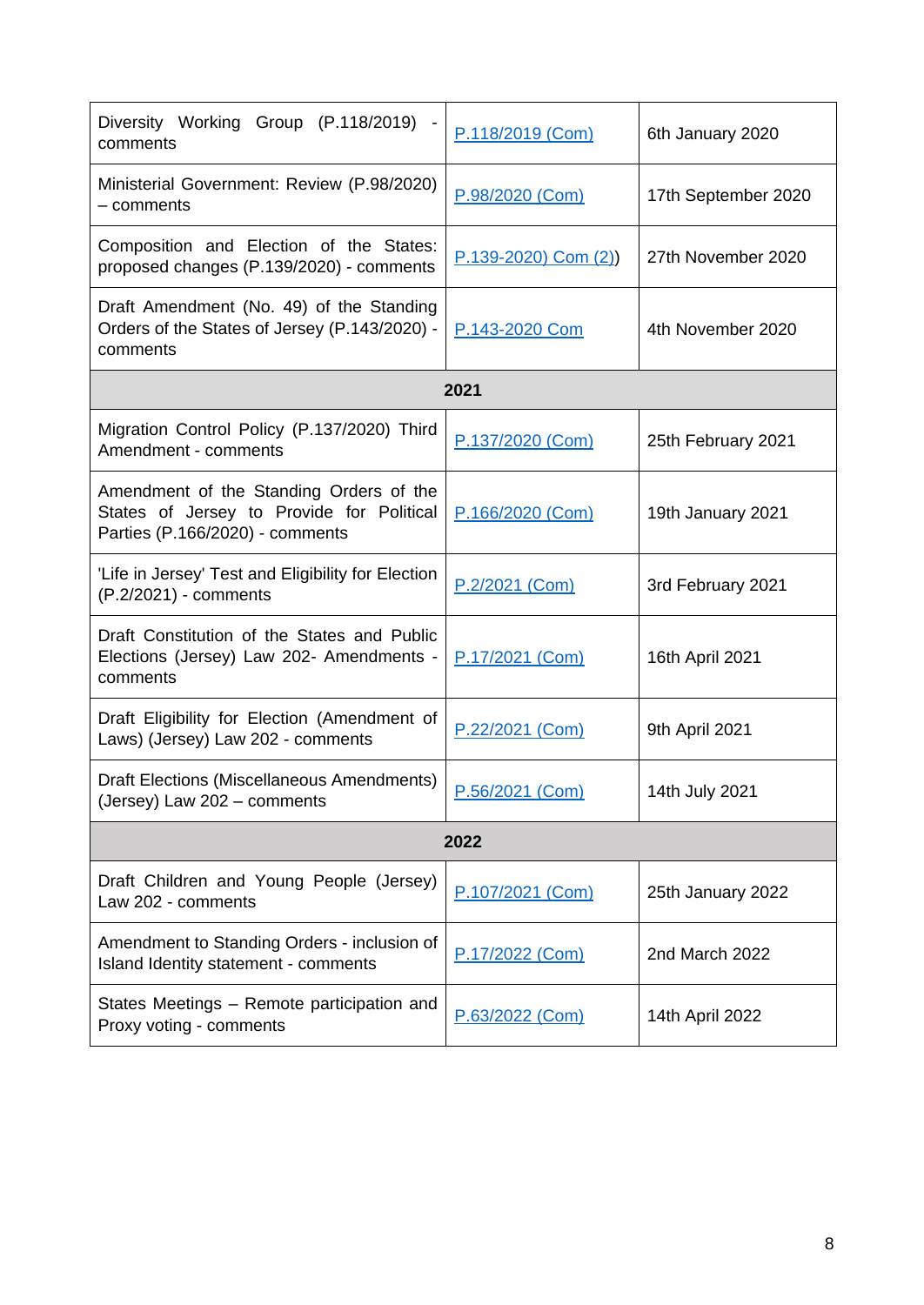### <span id="page-8-0"></span>Amendments

| <b>Title</b>                                                                                                                                                     | <b>Publication Date</b> |  |
|------------------------------------------------------------------------------------------------------------------------------------------------------------------|-------------------------|--|
| 2018                                                                                                                                                             |                         |  |
| Draft <b>Amendment</b> (No. 36) of the Standing Orders of the States of<br>Jersey                                                                                | 13th August 2018        |  |
| 2020                                                                                                                                                             |                         |  |
| Public Elections: declaration of donations exceeding the current<br>threshold for declaration in law (P.120/2019) – $\frac{1}{2}$ amendment [P.120-2019<br>Amd.] | 14th January 2020       |  |
| 2021                                                                                                                                                             |                         |  |
| Draft Constitution of the States and Public Elections (Jersey) Law 202-<br>(P.17/2021): Third Amendment                                                          | 6th April 2021          |  |
| Proposed Government Plan 2022-2025 (P.90/2021): tenth amendment.<br><b>Piquet House</b>                                                                          | 29th November 2021      |  |
| 2022                                                                                                                                                             |                         |  |
| Amendment (No. 54) to Standing Orders – Amendments to the Code of<br>Conduct for elected members and related matters (P.1/2022)-<br>amendment (re-issue)         | 15th February 2022      |  |

## <span id="page-8-1"></span>**Propositions**

| Title                                                                      | <b>Reference Number</b> | <b>Publication Date</b> |
|----------------------------------------------------------------------------|-------------------------|-------------------------|
| 2019                                                                       |                         |                         |
| Draft Amendment (No. 38) of the Standing<br>Orders of the States of Jersey | P.1/2019                | 14th January 2019       |
| Draft Amendment (No. 39) of the Standing<br>Orders of the States of Jersey | P.67/2019               | 27th June 2019          |
| Draft Amendment (No. 41) of the Standing<br>Orders of the States of Jersey | P.72/2019               | 29th July 2019          |
| Draft Amendment (No. 42) of the Standing<br>Orders of the States of Jersey | P.73/2019               | 30th July 2019          |
| Draft Amendment (No. 44) of the Standing<br>Orders of the States of Jersey | P.77/2019               | 7th August 2019         |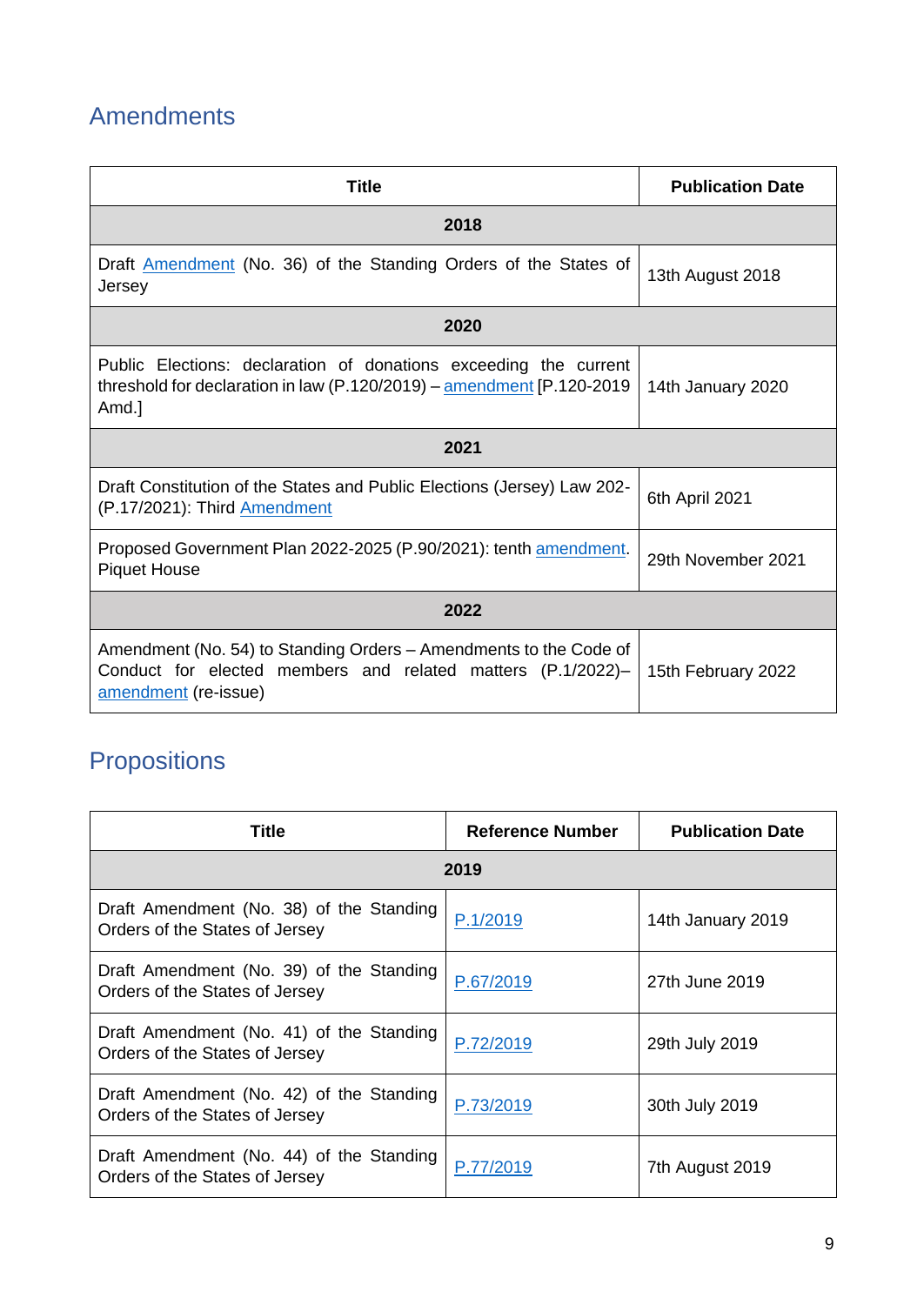| Greffier of the States: consent to extension of<br>term of office          | P.78/2019  | 13th August 2019    |
|----------------------------------------------------------------------------|------------|---------------------|
| States Assembly: time limits on speeches in<br>debates                     | P.101/2019 | 11th September 2019 |
| Electoral Reform 2020                                                      | P.126/2019 | 23rd December 2019  |
|                                                                            | 2020       |                     |
| Draft Amendment (No. 46) of the Standing<br>Orders of the States of Jersey | P.20/2020  | 16th March 2020     |
| States meetings in 2021: move to a three-<br>week cycle                    | P.106/2020 | 24th August 2020    |
| Draft Amendment (No. 47) of the Standing<br>Orders of the States of Jersey | P.109/2020 | 8th September 2020  |
| Draft Amendment (No. 48) of the Standing<br>Orders of the States of Jersey | P.131/2020 | 13th October 2020   |
| Composition and Election of the States:<br>proposed changes                | P.139-2020 | 20th October 2020   |
| Draft Amendment (No. 51) of the Standing<br>Orders of the States of Jersey | P.153-2020 | 3rd November 2020   |
|                                                                            | 2021       |                     |
| Draft States of Jersey (Amendment No. 9)<br>Law 202-                       | P.3/2021   | 22nd January 2021   |
| Draft Constitution of the States and Public<br>Elections Law 202-          | P.17/2021  | 8th March 2021      |
| Draft Eligibility for Election (Amendment of<br>Laws) (Jersey) Law 202-    | P.22/2021  | 15th March 2021     |
| Draft Amendment (No. 51) of the Standing<br>Orders of the States of Jersey | P.23/2021  | 23rd March 2021     |
| Draft Legislation (Jersey) Law 202-                                        | P.26/2021  | 26th March 2021     |
| <b>States Members' Remuneration</b>                                        | P.40/2021  | 27th April 2021     |
| Draft Elections (Miscellaneous Amendments)<br>(Jersey) Law 202-            | P.56/2021  | 8th June 2021       |
| Draft Amendment (No. 52) of the Standing<br>Orders of the States of Jersey | P.62/2021  | 8th June 2021       |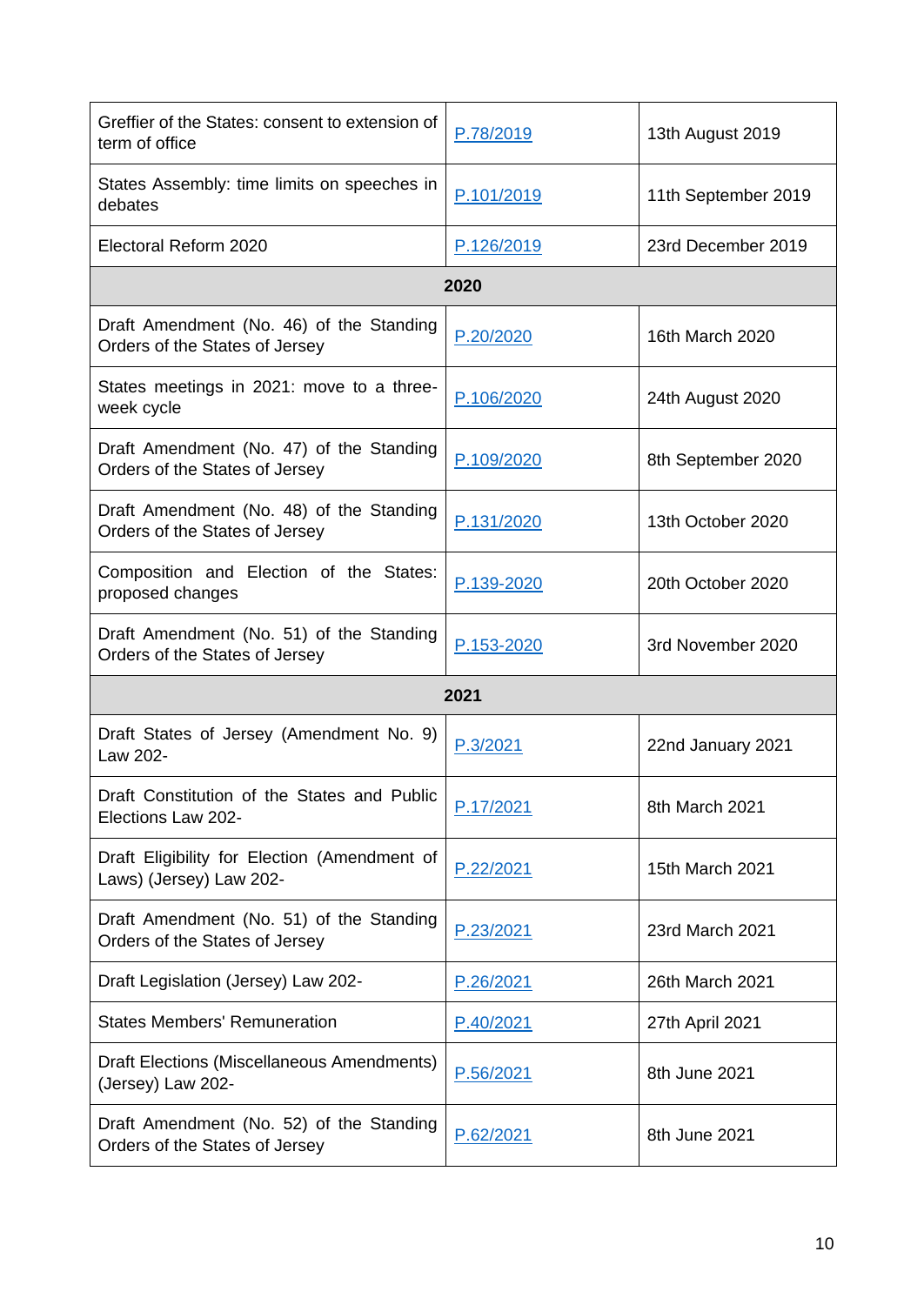| Draft Amendment (No. 53) of the Standing<br>Orders of the States of Jersey                                              | P.66/2021  | 10th June 2021    |
|-------------------------------------------------------------------------------------------------------------------------|------------|-------------------|
| States Meetings: Move to a three-week cycle                                                                             | P.74/2021  | 30th July 2021    |
| Draft Legislation (Commencement of Law)<br>(Jersey) Act 202-                                                            | P.82/2021  | 11th August 2021  |
| Draft Elections<br>(Transitional<br>Provisions)<br>(Jersey) Regulations 202-                                            | P.110/2021 | 6th December 2021 |
| Draft Elections (Miscellaneous Amendments<br>-Commencement) (Jersey) Act 202-                                           | P.111/2021 | 6th December 2021 |
|                                                                                                                         | 2022       |                   |
| Amendment (No. 54) to Standing Orders -<br>Amendments to the Code of Conduct for<br>elected members and related matters | P.1/2022   | 4th January 2022  |
| Orders<br>Amendment<br>Standing<br>to<br>miscellaneous amendments                                                       | P.3/2022   | 11th January 2022 |
| Draft Public Elections (Donations to Political<br>Threshold Amount)<br>Parties -<br>(Jersey)<br>Regulations 202-        | P.15/2022  | 4th February 2022 |
| Draft States of Jersey (Amendment<br>Remuneration of Elected Members) (Jersey)<br>Law 202-                              | P.40/2022  | 3rd March 2022    |
| Amendments to Standing Orders - Written<br>Questions                                                                    | P.57/2022  | 10th March 2022   |
| Amendments to Standing Orders - Land<br><b>Transactions</b>                                                             | P.58/2022  | 10th March 2022   |
| Amendments to Standing Orders - Election<br><b>Declaration Form</b>                                                     | P.59/2022  | 10th March 2022   |
| Amendments to Standing Orders -Removal<br>of references to Senator                                                      | P.60/2022  | 10th March 2022   |
| Greffier<br>0f<br>the<br>States:<br>Consent<br>to<br>Appointment                                                        | P.72/2022  | 10th March 2022   |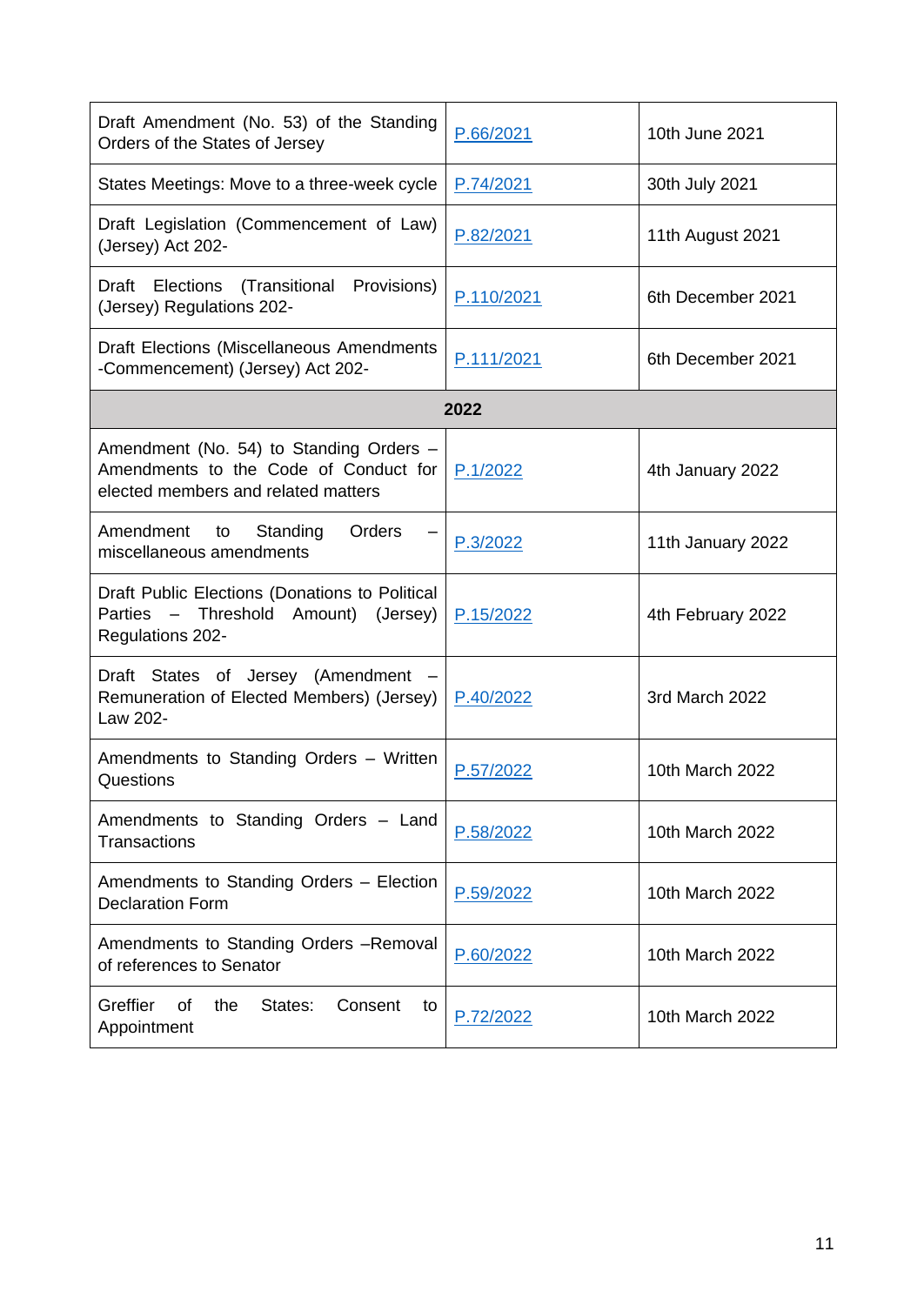#### <span id="page-11-1"></span><span id="page-11-0"></span>Sub-Committees

The Committee established six Sub-Committees to deal with and focus on particular issues. Each of the Sub-Committees operated on behalf of the Committee and reported back to it on a regular basis:

→ **Election Observers:** The purpose of this Sub-Committee was to review and implement, where possible, the 18 recommendations made within the Election Observer Mission Report with the aim of increasing voter equity and equality and encouraging greater voter turnout in 2022.

*Following its consideration of all 18 recommendations made in the Election Observer Mission report, the Sub-Committee brought forward a number of suggested improvements to the current electoral system. The first tranche of the Sub-Committee's legislative amendments related to voter inequality and inequity across the Island's districts and culminated in the Assembly's approval of [P.17/2021](https://statesassembly.gov.je/Pages/Propositions.aspx?ref=P.17/2021&refurl=%2fPages%2fPropositions.aspx%3fdocumentref%3dP.17%2f2021) 'Draft Constitution of the States and Public Elections (Jersey) Law 202-'.*

*P.17/2021 established an Assembly of 49 Members, 37 elected from 9 new districts of comparable population size, plus the 12 Parish Connétables. It also moved the election 2022 back by one month to June.*

*The second tranche of changes [\(P.56/2021](https://statesassembly.gov.je/assemblypropositions/2021/p.56-2021.pdf) 'Draft Elections (Miscellaneous Amendments) (Jersey) Law 202-), amongst other things, established the Jersey Electoral Authority, extended access to postal voting and made changes to the nomination process.*

The Committee has invited the Commonwealth Parliamentary Association to undertake another Election Observers Mission during the 2022 elections. Therefore, the next PPC may consider re-establishing the Sub-Committee to consider and implement any recommendations made by the CPA.

→ **Political Awareness Education:** The purpose of this Sub-Committee was to facilitate closer co-operation between the work of the PPC relating to raising political awareness and engaging with the public about the work of the Assembly. It also engaged with other bodies working with young people to encourage an interest in politics, particularly Children and Young People, Education and Skills.

*The Sub-Committee has produced a resources pack for schools in order to generate interest amongst young people about politics. Some of the Sub-Committee's plans for this term have been impacted by Covid-19 and the closure of schools.*

It is anticipated that the aim of raising political awareness and engaging with the public about the work of the Assembly will continue into the next term - particularly with the support of the Digital and Public Engagement Team at the States Greffe. Therefore, the next PPC may consider re-establishing the Sub-Committee to continue its work in this area.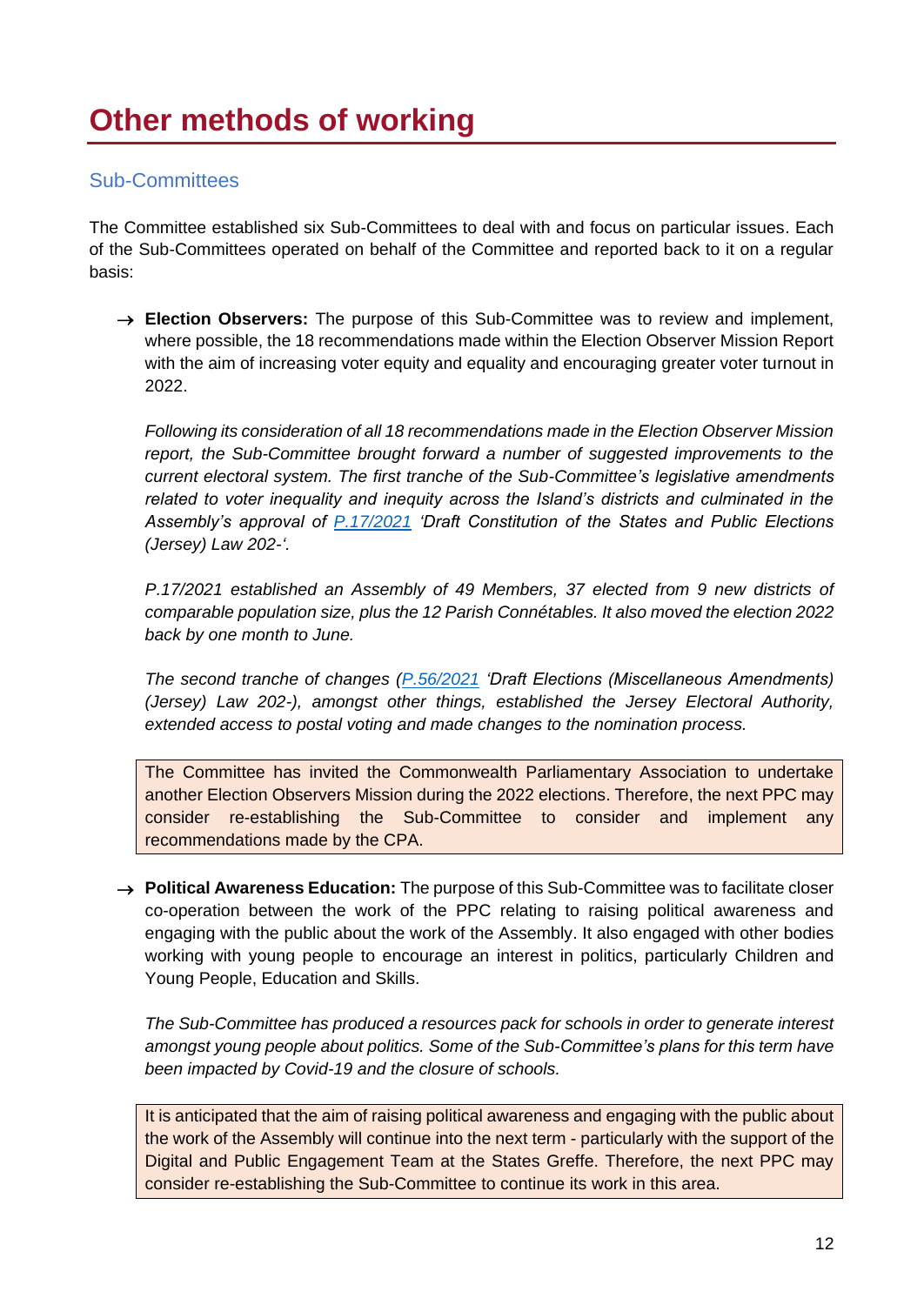→ **States Members Pensions:** To oversee the States Members' pension scheme.

*The Sub-Committee oversaw the development and delivery of the States Members' pension scheme during 2021 and 2022.*

Part of the Sub-Committee's Terms of Reference is to meet at least twice a year to consider a 6 monthly report from the pension provider on the performance of the scheme, review the performance of the investment offerings within the scheme, review contribution rates and consider any feedback from States Members. In that regard, the next PPC may consider reestablishing the Sub-Committee to provide oversight over these matters.

→ **Diversity Forum:** The Diversity Forum was reconstituted as a PPC Sub-Committee in 2019. The Diversity Forum works towards the aim of the States Assembly fully reflecting the population of Jersey and representing all of the communities and interests in the Island. It aims to increase public engagement in democratic processes, particularly in relation to under-represented groups.

*The Forum's principal achievements during this term have been:*

- *Finalisation and publication of a [gender sensitive audit](https://statesassembly.gov.je/assemblyreports/2019/r.96-2019(re-issue).pdf) of the States Assembly*
- *Making the Assembly's Standing Orders gender neutral*
- *Finalisation of work to enable Members absent at the start of a sitting to be excused on the basis of 'parental responsibilities'*
- *Organising a successful event in the Town Hall to promote civic participation*
- *Successfully ensuring that States Members come within the ambit of the States' contract for wellbeing support*
- *Publication of a report [\(R.25/2022\)](https://statesassembly.gov.je/assemblyreports/2022/r.25-2022.pdf) which included two papers 'Enhancing Diversity of Applications and Appointments to Board-level Public Sector Positions' and 'Proposed Areas for Consideration to Encourage Diversity'.*
- *Development of a programme of work to enhance the diversity of election candidates, for implementation by the States Greffe.*

The Diversity Forum has published a legacy report which includes a number of matters which have not been brought to a conclusion during this term. These include implementing the recommendations made in the gender sensitive audit; naming two rooms in the States Building after pioneering women politicians (Caroline Trachy and Ivy Forster); and continuing work on the action plan included in the Forum's report on improving diversity of recruitment to States-owned bodies and arm's length organisations.

The Forum also raised concerns that there is nothing in Standing Orders that requires the Diversity Forum to be re-established after the election. In that regard, the Forum suggests, in its legacy report, that it is set up under Standing Orders either as a permanent Sub-Committee of PPC or a standalone body.

→ **States Members' Remuneration:** The purpose of this Sub-Committee was to review each of the specific recommendations made in the Report: 'Independent Review of Jersey Members' Remuneration Process' (R.121/2020).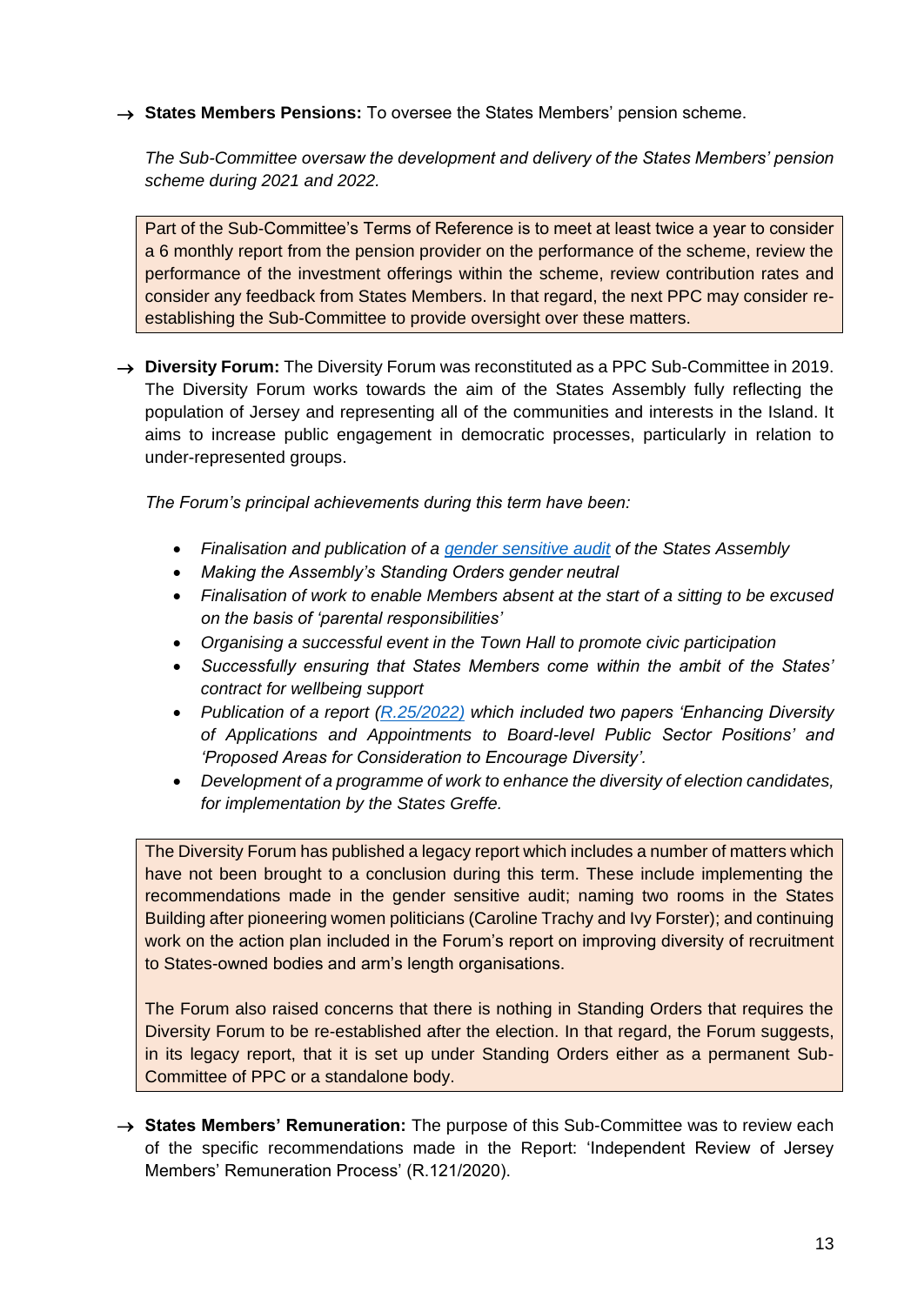*In June 2021, the States adopted a Proposition [\(P.40/2021\)](https://statesassembly.gov.je/Pages/Propositions.aspx?ref=P.40/2021&refurl=%2fPages%2fPropositions.aspx%3fdocumentref%3dP.40%2f2021) which discontinued the previous arrangements for setting States Members' pay, including the States Members' Remuneration Review Body, and established the framework for a new system. This was based on the work of the Sub-Committee, which had agreed the new arrangements in early 2021.*

The States of Jersey (Remuneration of Elected Members) Law 202- was adopted by the States during its last meeting in April 2022. The Law sets out the process for setting Members' remuneration and PPC's role in appointing an independent reviewer. The actions required by the Committee in this regard are set out in further detail in the next section.

→ **Democratic Accountability and Governance:** The purpose of this Sub-Committee was to undertake a review of the accountability of government to the public and the Assembly, with a view to making recommendations for improvement.

*In February 2021, a Sub-Committee was established to review Jersey's system of governance. The Committee published its report [\(R.23/2022\)](https://statesassembly.gov.je/assemblyreports/2022/r.23-2022.pdf) in February 2022 which included a number of recommendations for the States Assembly and Government to consider.* 

Following its publication, the Chair of the Sub-Committee, Senator Tracey Vallois, lodged an [amendment](https://statesassembly.gov.je/assemblypropositions/2022/p.64-2022.pdf) calling for an addition to the Committee's Terms of Reference that a Sub-Committee should be established to keep under review the machinery of government. This was accepted by the States Assembly and therefore will be a matter for the next PPC to take forward.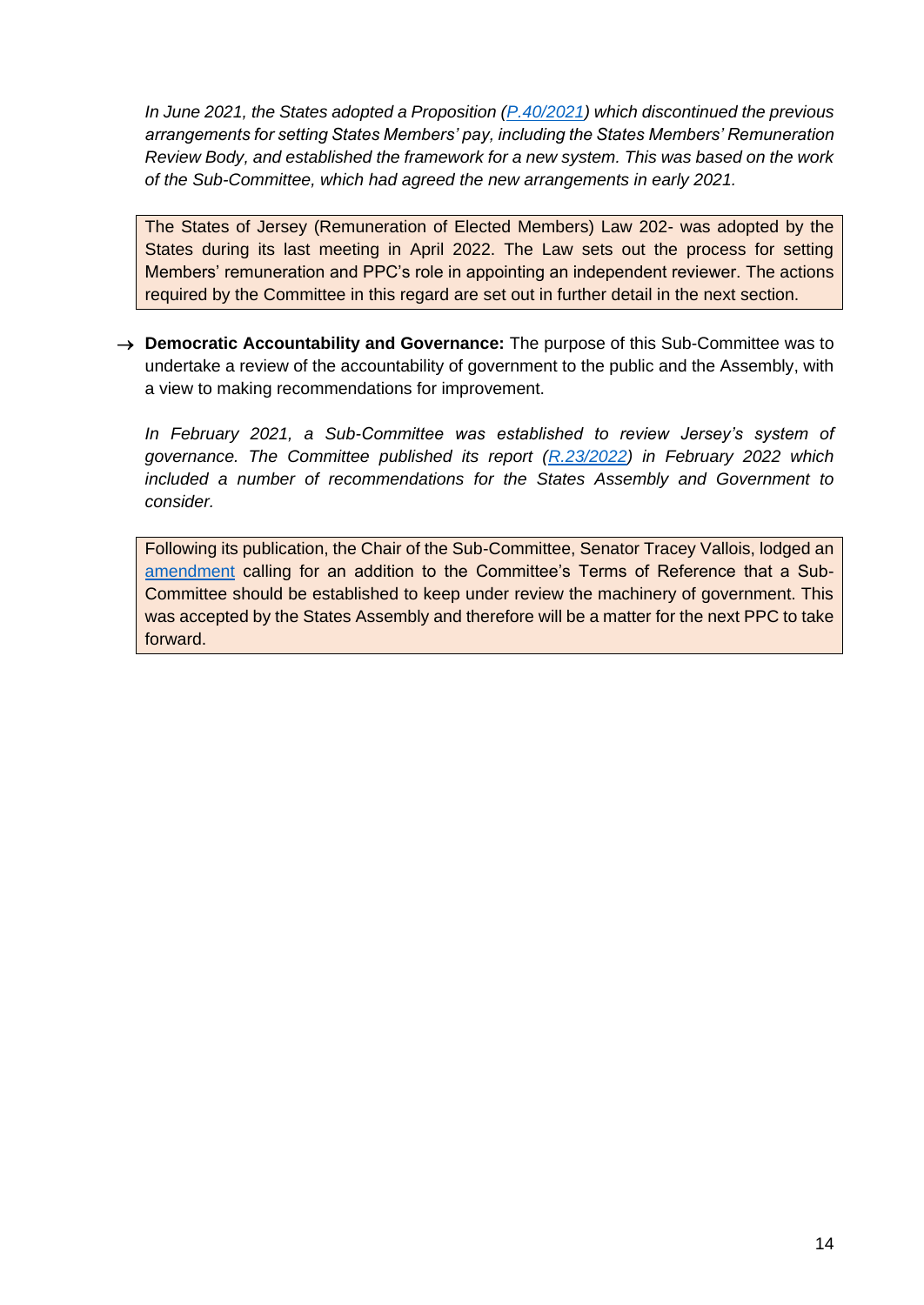#### <span id="page-14-1"></span><span id="page-14-0"></span>States Members' Remuneration

In 2021, the States adopted a new system for setting States Members' pay [\(P.40/2021\)](https://statesassembly.gov.je/Pages/Propositions.aspx?ref=P.40/2021&refurl=%2fPages%2fPropositions.aspx%3fdocumentref%3dP.40%2f2021). The States of Jersey (Remuneration of Elected Members) [Law](https://statesassembly.gov.je/assemblypropositions/2022/p.40-2022.pdf) put the new arrangements on a statutory footing for the first time.

Article 2 of the Law inserted a new Article 44A in the States of Jersey Law 2005 which sets out the process for setting Members' remuneration. In summary:

- PPC must establish a panel, consisting of the Greffier of the States plus between 2 and 4 other people who may not be States Members or States Employees, to appoint a person to carry out a review of the amount of remuneration and allowances payable to elected States Members and produce a report;
- the panel must not appoint the reviewer until at least 14 days after PPC present a report to the States giving notice of the panel's proposed reviewer;
- once the appointment is made, PPC must direct the reviewer to carry out the review and, within 12 months, to produce the report to PPC;
- the reviewer, must consult elected members and the Minister for Treasury and Resources;
- the report must contain an assessment of the appropriate amount of remuneration, the date on which it should take effect (pay increases may be backdated - no earlier than the previous election; a decrease cannot be backdated), an explanation of why the date and amount is appropriate, and any other matters PPC may require;
- the report may contain provisions for allowances for elected members, a formula for altering the amount of remuneration over time by reference to an index produced by the Statistics Jersey, and any other matters relating to remuneration of elected members;
- PPC must present the report to the States.

Therefore, the next PPC is tasked, through the implementation of the Law, to establish a panel to appoint a reviewer to carry out a review of the amount of remuneration and allowances payable to States Members. The Committee must give 14 days' notice to the States (in a report) about its proposed reviewer before a formal appointment is made. The reviewer must complete the review within 12 months and produce a report to the Committee, which must also be presented to the States Assembly.

#### <span id="page-14-2"></span>Political Parties

In January 2021, the States adopted P.166/2020 which required the Committee to investigate the formation of political parties and bring forward any necessary amendments to Standing Orders. In order to undertake this work, the Committee commissioned Dr Caroline Morris, Queen Mary University of London, Dr Matthew Bishop, University of Sheffield and Professor Jack Corbett, University of Southampton, from the Centre for Small States, who worked in collaboration with Paul Evans CBE.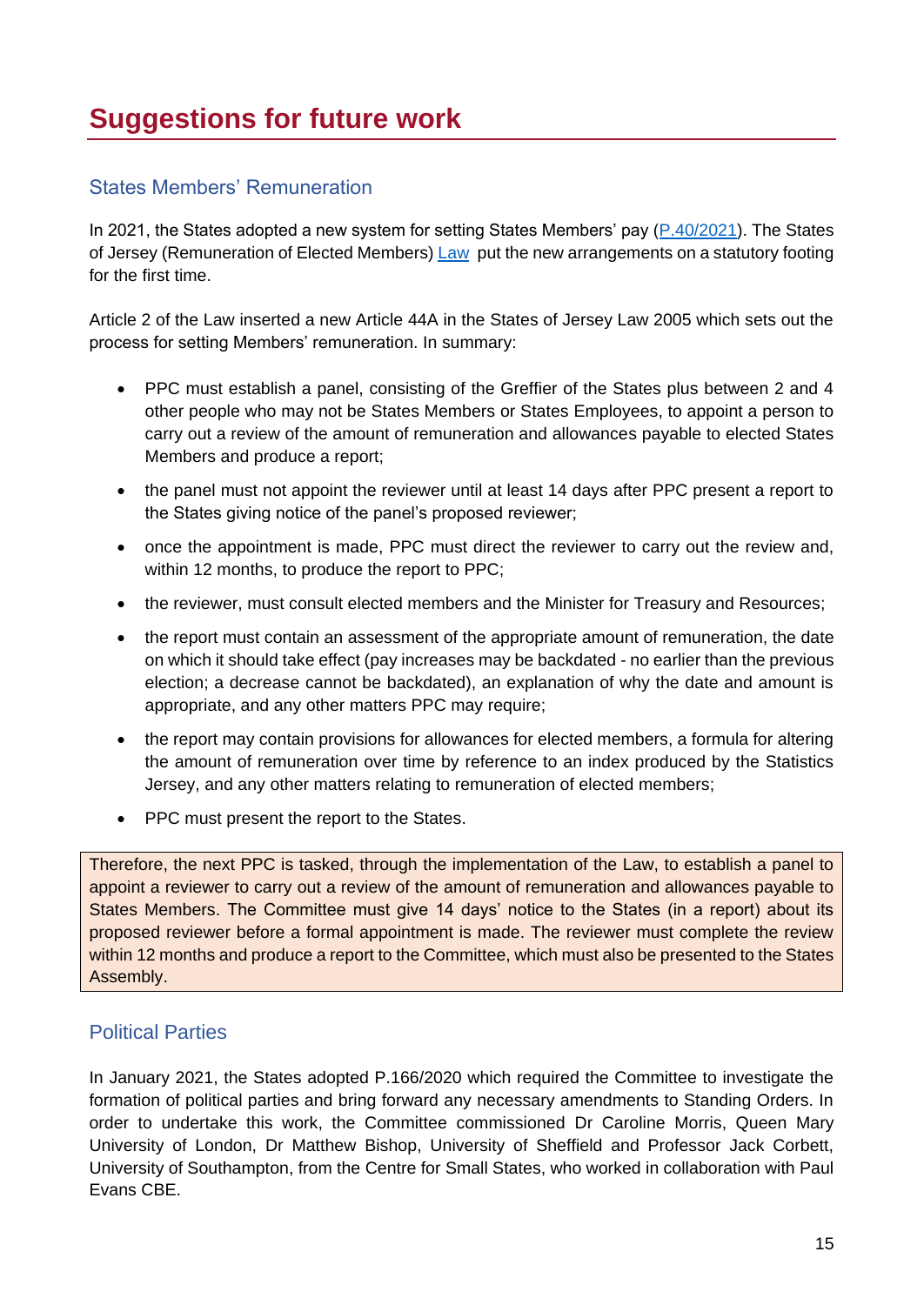Their final report was presented by the Committee in October 2021 [\(R.165/2021\)](https://statesassembly.gov.je/assemblyreports/2021/r.165-2021.pdf) which set out how Jersey's rules might be adapted to deal with the possible development of party politics.

When the report was published by the Committee, it advised States Members that it intended to establish a Sub-Committee to consider the recommendations made in the report and asked whether any Members would be interested in taking the matter forward. Unfortunately no expressions of interest were received, likely due to the timing of the report during a busy period. Therefore, the Committee agreed that this matter should be taken forward by the next Committee.

### <span id="page-15-0"></span>Children and Young People Law

The Children and Young People (Jersey) Law 202- (P.107/2021) was adopted by the States in February 2022. The Committee issued [Comments](https://statesassembly.gov.je/assemblypropositions/2021/p.107-2021%20com.pdf) on the Proposition and noted that the Law was a significant piece of Legislation which aimed to "*strengthen strategic planning for children and young people and introduce specific measures to promote the wellbeing of and safeguard children and young people, particularly the most vulnerable,*" following the recommendations of the report of the Independent Jersey Care Inquiry in 2017.

Part 6 of the Law introduces the concept of 'corporate parenting' in Jersey and the Schedule lists the bodies which are corporate parents of care leavers and looked after children. The Committee noted that the States Greffe is a "unit or department of administration established on behalf of the States" and so would become a corporate parent under the Law.

The Committee explained in its Comments paper that the States Greffe would begin work on its corporate parenting action plan, for consideration by the next Committee.

### <span id="page-15-1"></span>Commissioner for Standards

The current Commissioner for Standards, Paul Kernaghan, was appointed in September 2017. His term of office was originally due to end on 31st August 2022, however, as the next Committee was not going to be constituted until July, the Committee offered Mr Kernaghan a six-month extension to the end of February 2023, which he accepted.

During its discussions on this matter, the Committee noted that the States of Deliberation in Guernsey had considered whether to propose that the Commissioner for Standards be a pan-Island appointment. Guernsey does not have a Commissioner at the moment but has been moving in that direction for some time. The Committee wrote a letter to the President of the States Assembly and Constitution Committee in Guernsey in February 2022 advising him that the recruitment exercise was likely to start in September or October 2022, with a view to a new Commissioner taking up the position in March 2023. The letter also sought agreement from the President that the two Islands plan the recruitment as a joint exercise in the autumn.

The Committee received a response on 29th April 2022 from the President of the States Assembly and Constitution Committee to its letter dated 18th February 2022. The President is keen that the two Islands plan the recruitment as a joint exercise, therefore it is anticipated that the recruitment process would begin in the autumn when a job description would be drafted in collaboration with Guernsey.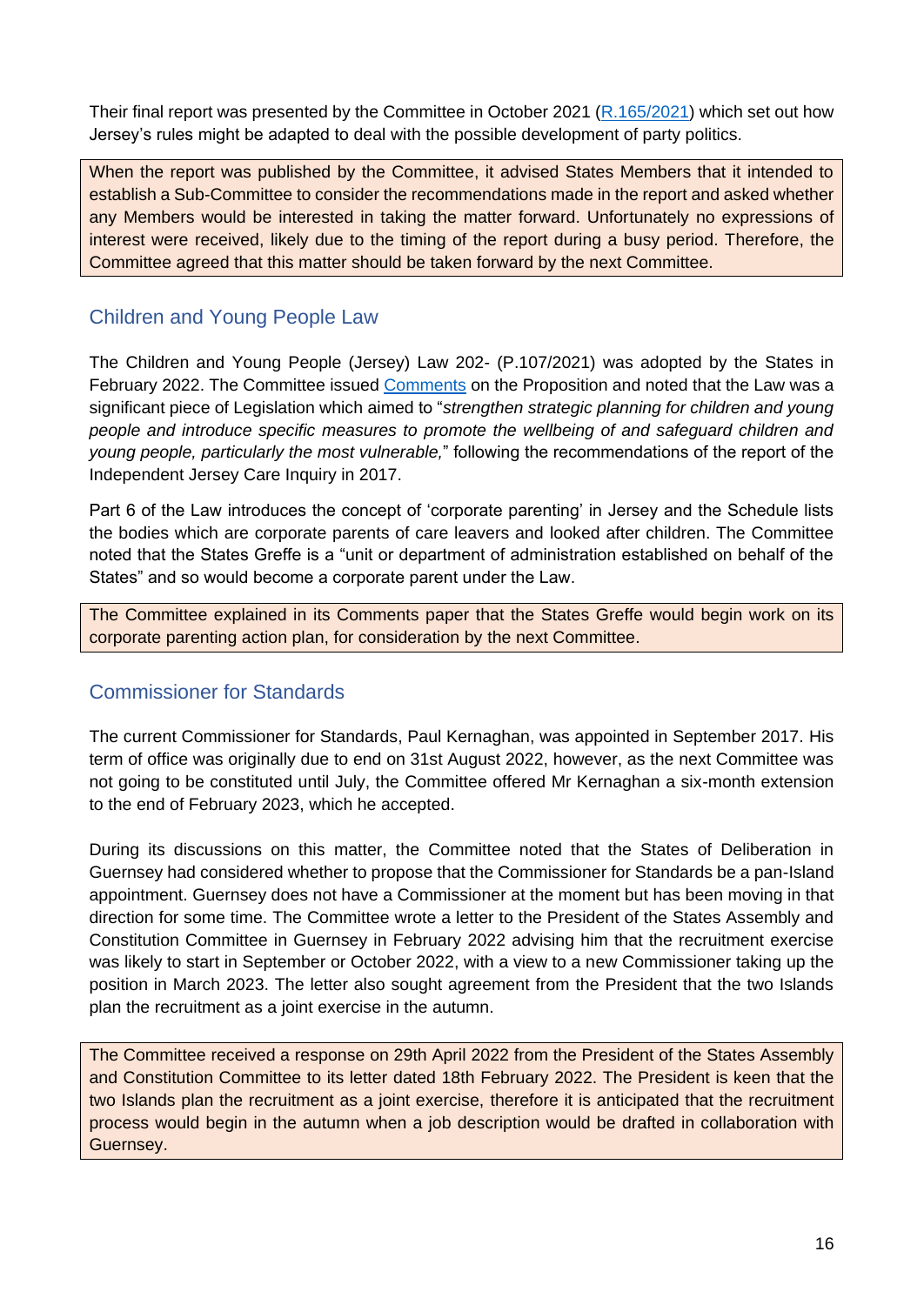The States adopted [P.1/2022](https://statesassembly.gov.je/Pages/Propositions.aspx?ref=P.1/2022&refurl=%2fPages%2fPropositions.aspx%3fNavigator1%3dSADepartment%26Modifier1%3d%22%c7%82%c7%8250726976696c6567657320616e642050726f6365647572657320436f6d6d6974746565%22) which, amongst other things, made amendments to the Code of Conduct for Elected Members. Part of the changes related to Declaration of Interests (SO106) which require Members to declare an interest if they have an interest in a matter which is subject of a proposition, written or oral question or any other matter before the States or one of its committees or panels. In the event that the interest being declared is a financial interest which is personal to that member, or which is shared with a small number of other people, SO106 states that the member shall not vote on any Proposition relating to the matter.

Para (4) of SO106 stipulates that the Bailiff will issue guidance on the interpretation of this Standing Order. It is anticipated that this guidance will be forthcoming early in the new term.

### <span id="page-16-0"></span>Standing Orders

#### **55A Members present and able to vote by means of electronic communication in exceptional circumstances**

Standing Order 55A is the provision which enables remote or hybrid meetings of the Assembly. At the States meeting on 14th September 2021 paragraph (1) of the Standing Order was disapplied, which means that remote or hybrid sittings are now the norm. The Committee subsequently agreed that a remote link should always be provided for States meetings in future, to enable people who cannot attend the Chamber for valid reasons to be able to participate in meetings. However, at the moment, the rules require the Greffe to provide the meeting link to all Members and no reason must be given for making use of it.

During its meeting in February 2022, the Greffier advised the Committee to consider adjusting the rules to ensure that sittings return to normal and use of the link for remote access is appropriately regulated. The general consensus amongst Members has been that the link should be available to those Members with a health reason not to attend, but who are not sufficiently unwell to be 'malade'.

The Committee considered whether to propose that Standing Order 55A(1) was permanently repealed and that Standing Order 55A(2) could be amended as follows:

*(2) The Greffier must make arrangements to enable elected members who are absent at the start of a day on which the States is meeting for a reason related to their health or the health of a household member to participate in the meeting by means of electronic communication. The arrangements may include the meeting being conducted entirely by means of electronic communication.*

The Committee decided not to propose any changes to SO 55A for the time being in order to assess how many Members were requesting the remote link. This may be a matter for the next Committee to revisit.

#### **Remote participation from outside Jersey**

During the last States sitting in April, the States approved part (a) of [P.63/2022](https://statesassembly.gov.je/assemblypropositions/2022/p.63-2022.pdf) which called for remote participation and proxy voting. Part (a) related to remote participation in the States Assembly when Members are off-island:

*(a) that, at any time when remote participation in States meetings is permitted generally, members should be able to participate remotely from outside Jersey in the event that unforeseen circumstances prevent their participation from in the Island, with the circumstances permitting such participation to be determined in accordance with guidance issued by the Bailiff*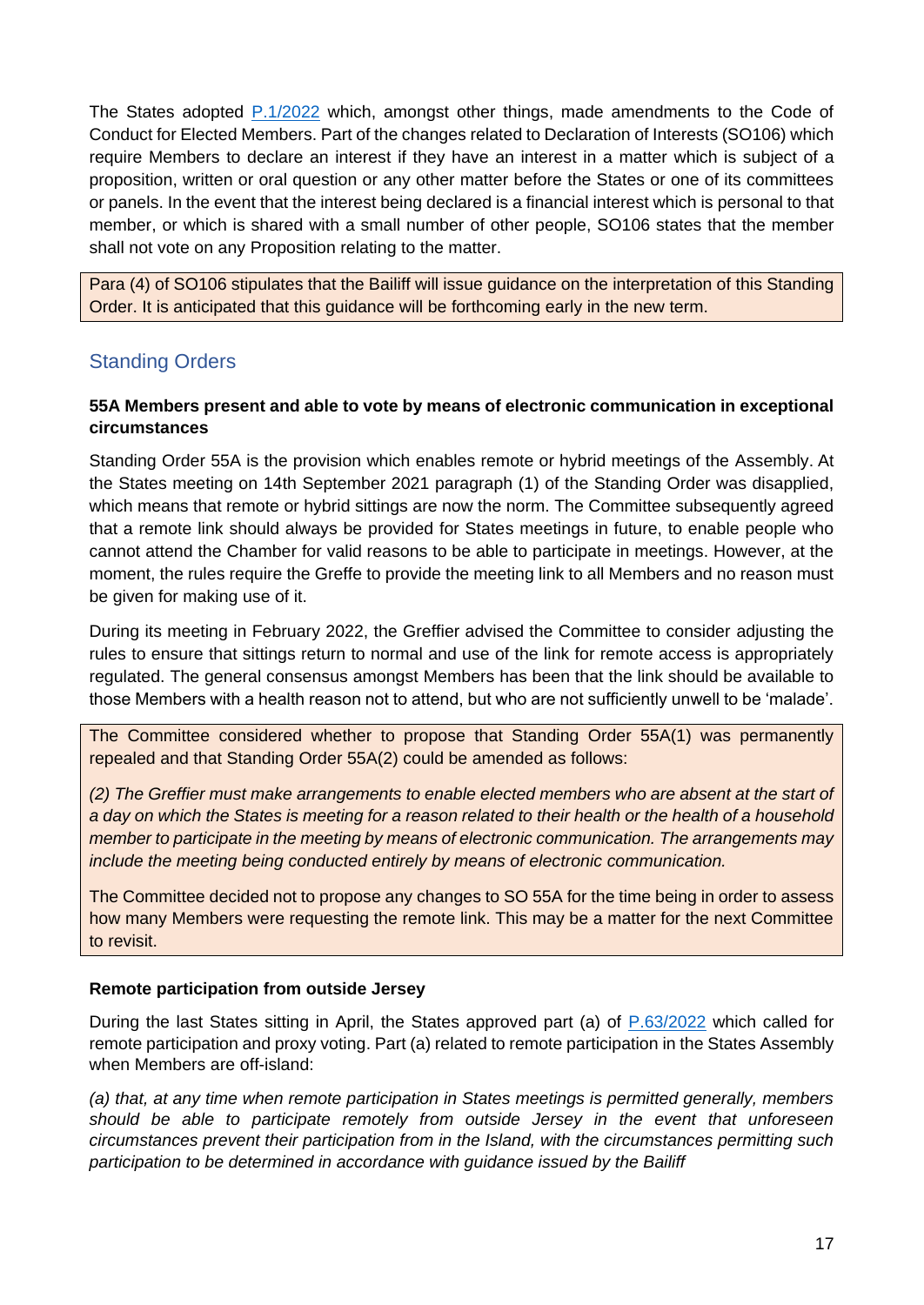Standing Order 55A, which provides for fully virtual, or hybrid, sittings of the States Assembly is silent on the subject of Members participating remotely from outside the jurisdiction. However, the Bailiff has previously ruled that Members must be in Jersey to take part in a virtual or hybrid States sitting, as the Standing Order does not explicitly permit participation from outside Jersey.

Paragraph (a) states that Members can participate in virtual or hybrid States meetings from outside the Island, if "unforeseen circumstances" prevent them from being in the Island. In its [Comments](https://statesassembly.gov.je/assemblypropositions/2022/p.63-2022%20com.pdf) paper, the Committee highlighted that it would require a ruling from the Bailiff as to whether adopting this paragraph would be sufficient for this change to take effect, or whether a further proposition to amend Standing Order 55A would be required. It would also be for the Bailiff to determine the circumstances in which this provision would be used.

The next Committee may wish to write to the Bailiff to confirm whether the approval of part (a) of this Proposition requires a change to Standing Order 55A.

#### <span id="page-17-0"></span>Other matters

In addition to the matters identified above, there are a number of other areas the next Committee may wish to consider and/or take forward:

- → **The introduction of a behaviour code for Members**. In considering the work the Committee led on changing the Code of Conduct for Elected Members, the Diversity Forum commissioned research on the introduction of behaviour codes in other jurisdictions. These codes set out the behaviours expected from parliamentarians and other people who work in parliamentary buildings, in light of various high-profile bullying and harassment cases which were not capable of being resolved using conventional parliamentary standard processes. The Forum noted that this was a complex matter which brings into focus what similar arrangements could be put in place for States staff and suggested, in its legacy report, that the next Committee continue work on this matter.
- → **The introduction of a recall procedure**, by which the public would have the opportunity to call for a by-election in the event of a Member committing a serious breach of the Code of Conduct. This was a matter discussed by the Committee during its work on the Code of Conduct for Elected Members, however was not progressed.
- → **The Commonwealth Parliamentary Association Benchmark** '*The Legislature shall provide all legislators with adequate and appropriate resources to enable them to fulfil their constituency responsibilities*'. Although the Committee assessed Jersey as partially complying with this benchmark in its report, it felt that this matter should be explored further, and prioritised, by the next Committee. The Committee suggests that Members could be consulted on how they could be best supported with their constituency responsibilities during the next term.
- → **Office accommodation for States Members.** The Committee originally lodged an amendment to the Government Plan 2022 - 25 in order to progress with a project to provide Members with dedicated office space. The Committee was quite keen to progress with acquiring Piquet House for Members' use but was aware that it was being prepared for the Justice and Home Affairs Department.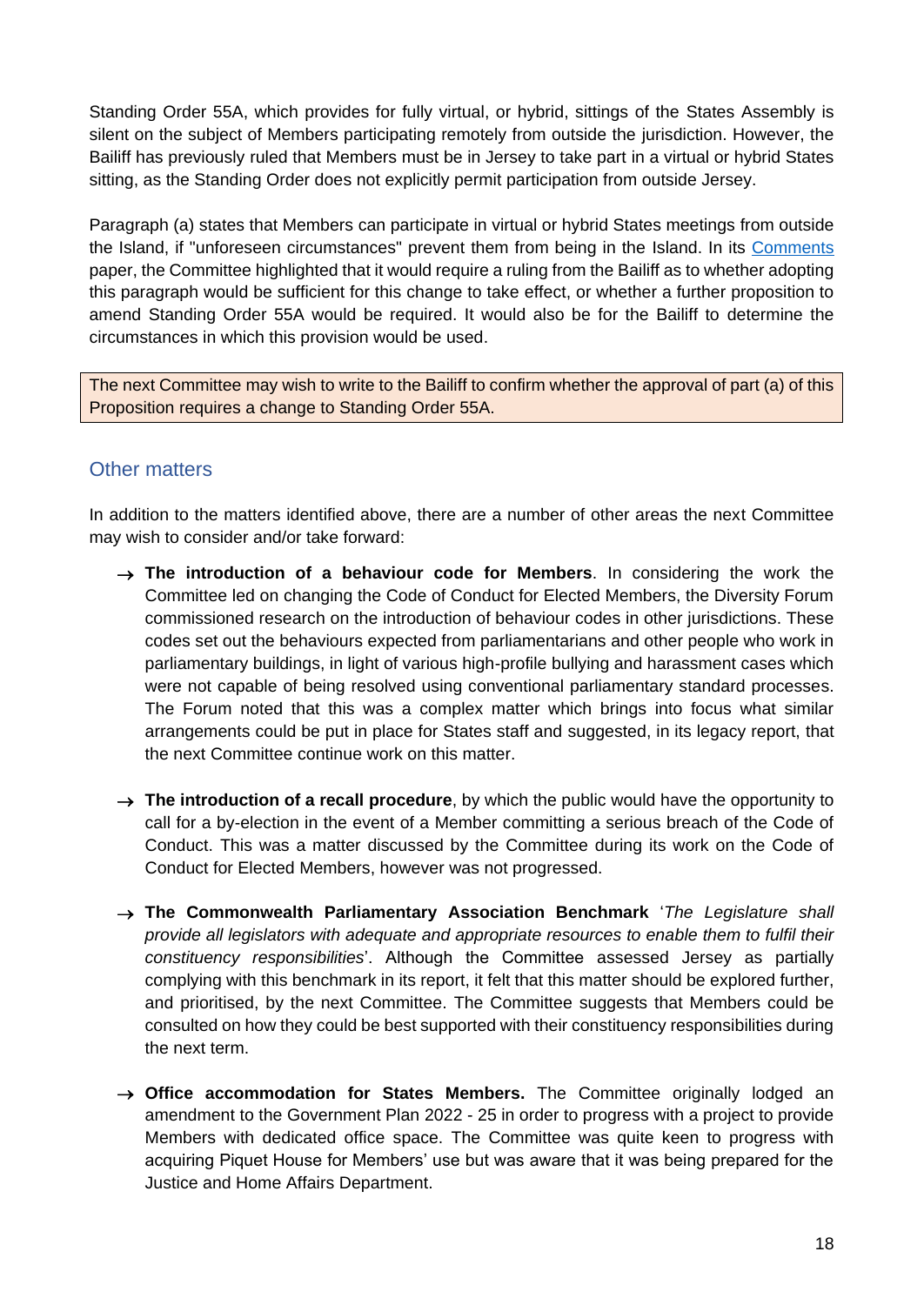The Committee's amendment ultimately fell away because the Minister for Infrastructure proposed an alternative amendment which ensured that all appropriate sites with the potential to provide the required office spaces was included in a feasibility study. The Minister advised that funding of up to £100k already existed in the Central Planning Reserve and that the Treasury Minister would transfer the funds for the purposes of the feasibility. The Committee accepted the Minister's Proposition and it was approved by the Assembly.

Subsequently, Jersey Property Holding provided the Committee with four sites - 23 Hill Street, Piquet House, La Chasse and Maison Le Pape. The arrangements for the feasibility study will be for the next Committee to take forward.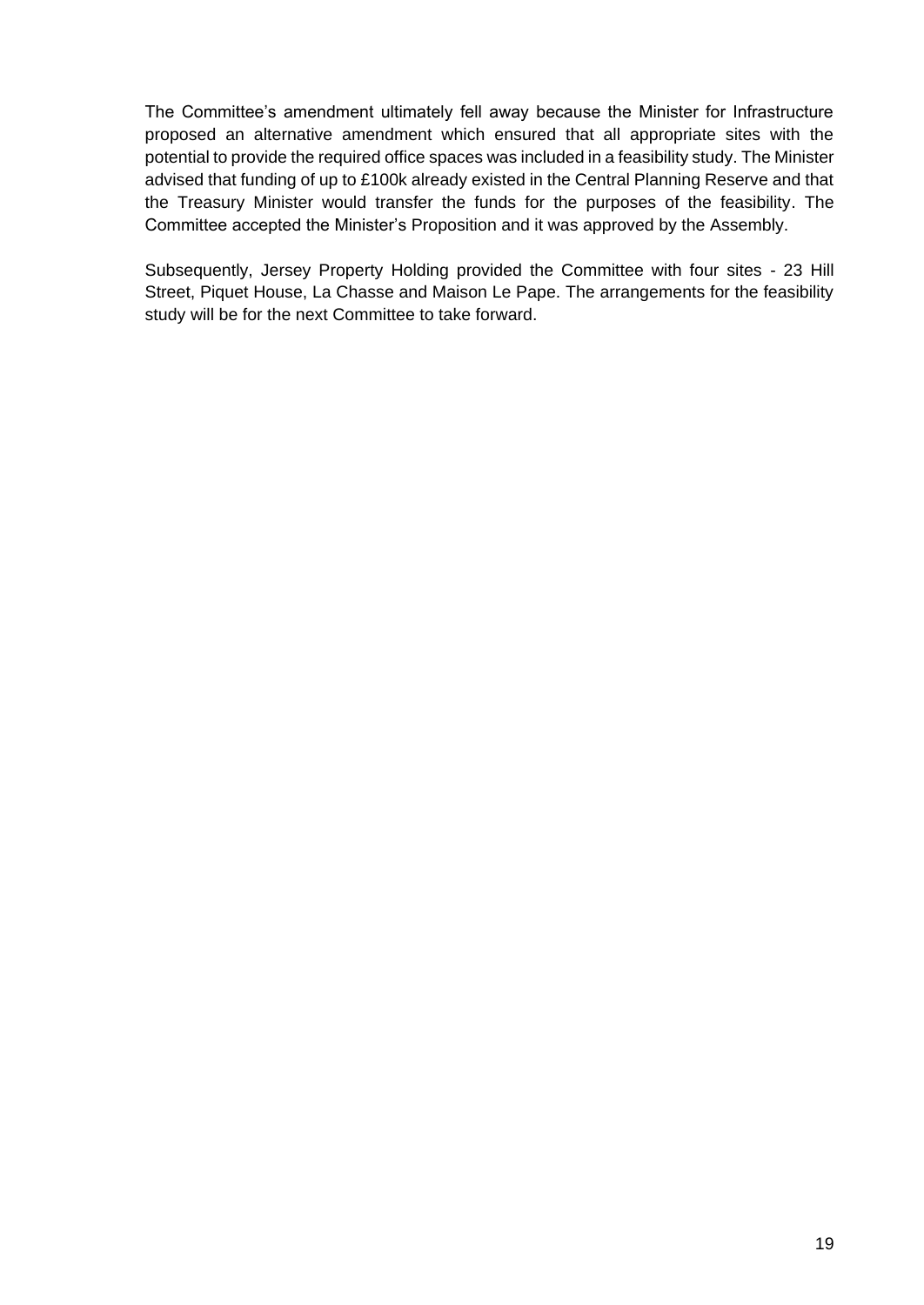## <span id="page-19-0"></span>**Appendix 1**

<span id="page-19-1"></span>Committee Membership Current Committee Membership



Deputy Carina Alves, Chair 26th June 2018 - Present (Deputy Alves was elected as Vice-Chair on 17th June 2019 and then was elected as Chair on 10th February 2021)



Senator Tracey Vallois, Vice-Chair 23rd February 2021 - Present



Connétable Simon Crowcroft 26th June 2018 - Present



Deputy Russel Labey 8th June 2018 – Present



Connétable Karen Shenton Stone 10<sup>th</sup> February 2021 - Present



Deputy Mary Le Hegarat 26th June 2018 – Present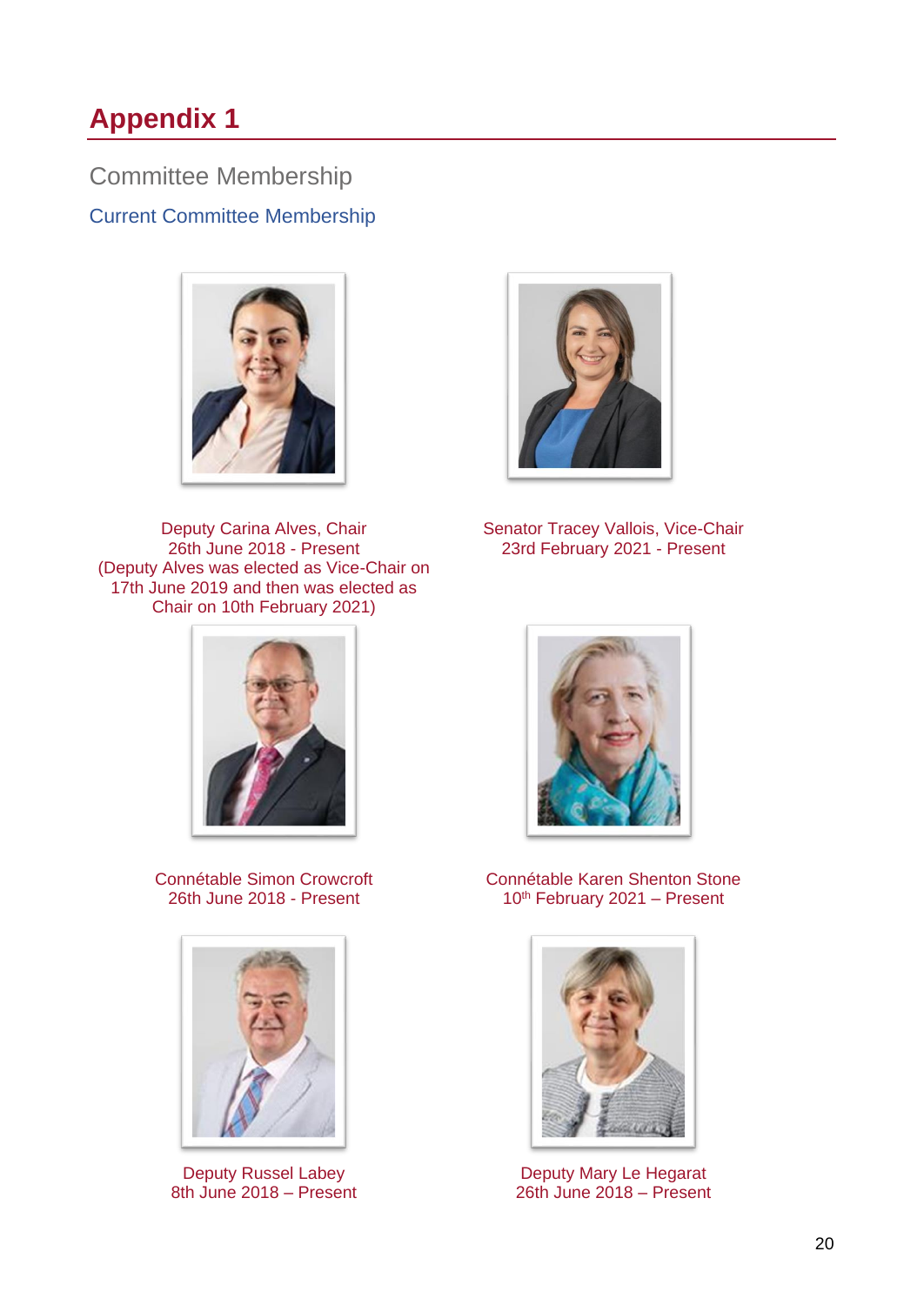(Deputy Labey was Chair of the Committee until 9th February 2021 when he became Minister for Housing and Communities. He then became a member of the Committee on 10th February 2021).



Deputy Gregory Guida 10th February 2021 – Present

#### <span id="page-20-0"></span>Previous Committee Membership

Deputy Scott Wickenden - 26th June 2018 - 4th June 2019 when he became an Assistant Minister for Social Security (he was Vice-Chair from 28th June 2018 - 4th June 2019)

Connétable Chris Taylor - 26th June 2018 - 23rd August 2020 when he became Assistant Chief Minister

Deputy Jeremy Maçon - 26th June 2018 - 10th February 2021

Deputy Perchard - 4th June 2019 - 10th February 2021